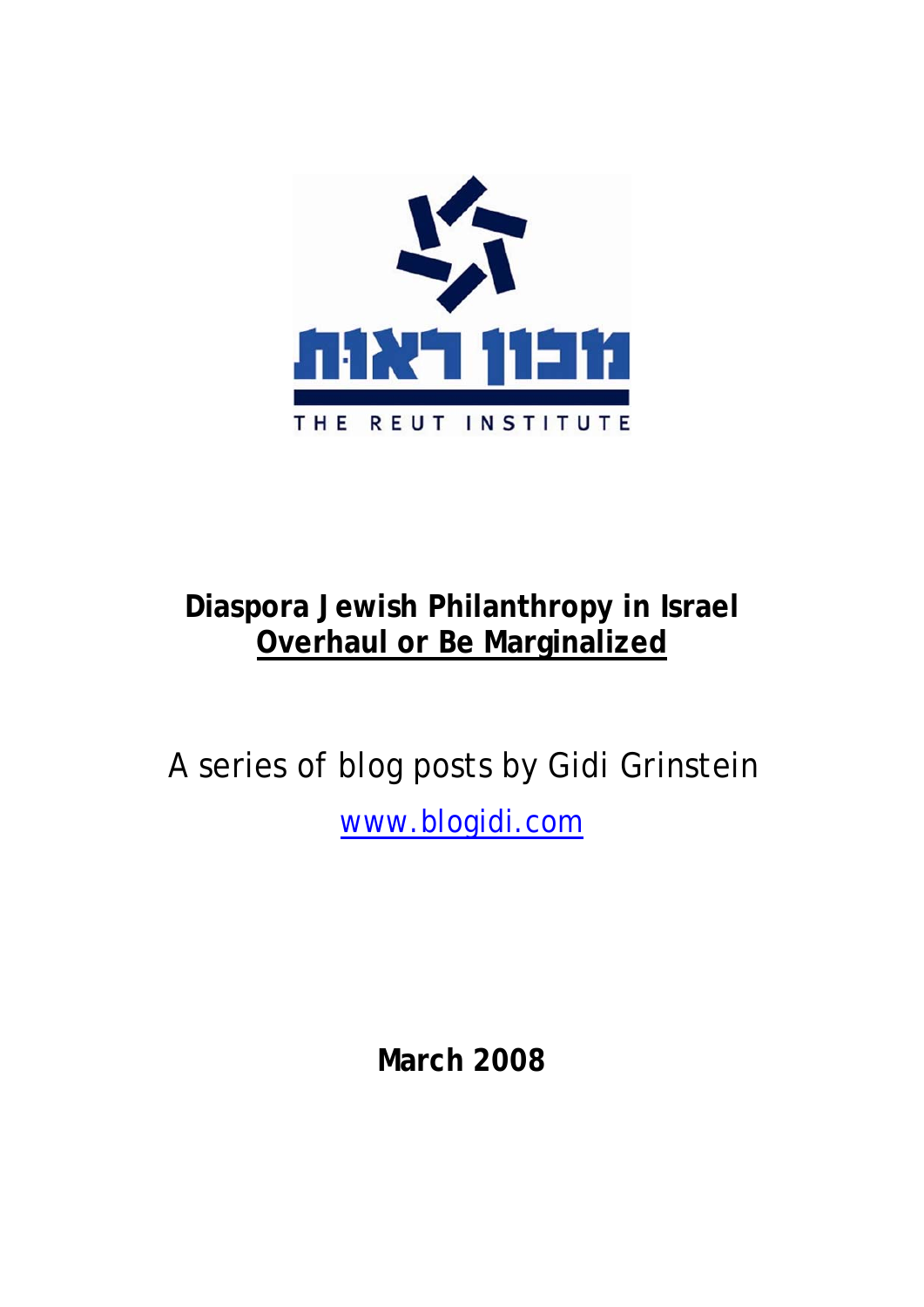

### **Gidi Grinstein**

Gidi Grinstein (Born 1970) is the Founder and President of *The Re'ut Institute*, a non-partisan, nonprofit policy-group based in Tel-Aviv. Recently framed by Tom Friedman of the New York Times as "Israel's premier policy strategy group", Re'ut is uniquely designed to enhance the capacity of the Government of Israel be strategic by incorporating longterm thinking into its on-going decisions and actions.

The Re'ut Institute is guided by and pledged to the ISRAEL 15 Vision, which aims to leapfrog Israel into the fifteen most developed nations within fifteen years. In this context, Re'ut focuses on the challenges of Israel's national security and massive socioeconomic development.

Gidi's previous position was Secretary and Coordinator of the Israeli negotiation team on the Permanent Status Agreement between Israel and the PLO in the Office and later in the Bureau of Prime Minister Ehud Barak (1999-01).

Gidi blogs regularly at www.blogidi.com. He has been active in attempts to reform Israeli governance. He has also been deeply committed to making a valuable contribution to the Jewish world, where he led the team that transformed Birthright Israel from a vision to a plan (1995-99).

Gidi is a graduate of the Tel-Aviv University schools of Economics (1991) and Law (1999) and of Harvard University Kennedy School of Government as a Wexner-Israel Fellow (2002). He served as an economist in the Israeli Navy with the rank of Captain (Res.).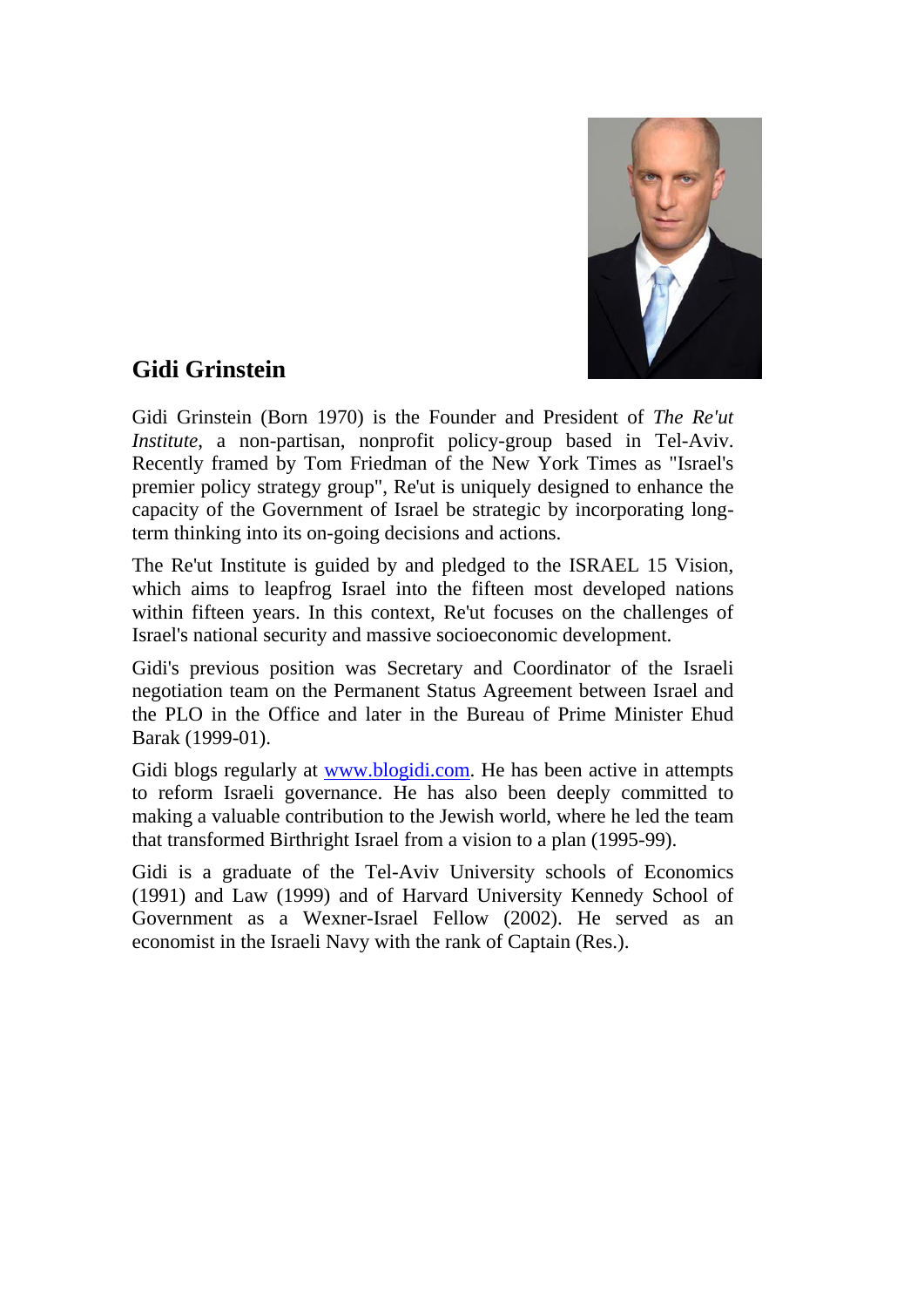## **Synopsis**

**Jewish Philanthropy in Israel: Overhaul or be Marginalized** – A 1,300 word piece published in the JTA that summarizes the key points of the series.

#### **Introduction**

- **Post 1: An Introduction by a Grantee** This is the short version of what has brought me to write this series and an introduction to the logic of its structure.
- **Post 2: Why Should we Care?** This post answers the question: why is this issue important to Israelis and to Jews.

#### **The Challenges**

- **Post 3: Decline of Jerusalem and the Rise of Others** This post explains the fundamental transformations of Israeli society that impact Jewish philanthropy in Israel.
- **Post 4: Diminishing Marginal Impact** This post describes the growth of the Israeli economy and the marginalizing impact that it has on Jewish philanthropy.
- **Post 5: Where is the Israeli Center?** This post focuses on the growing disconnect between the Israeli socioeconomic center and Jewish philanthropy.
- **Post 6: The Rise of Israeli philanthropy** This post discusses the impact of the growth of Israeli philanthropy in Israel and its impact on Jewish philanthropy here.

#### **The Response**

- **Post 7: It has to be Qualitative** This post makes a simple point that the response to the challenge of marginalization has to be qualitative i.e. aiming to leverage greater impact with the same dollars.
- **Post 8: On Vision: The TOP 15 Agenda as a Possible Framework** This post offers the TOP 15 Vision as an example of a possible overarching framework for philanthropic activity in Israel.
- **Post 9: On Organization: Heavy Hitters Come Together** This post discusses the need for the heavy hitters of Jewish philanthropy to unite in the name of their mutual interests.
- **Post 10: On Organization: Standardize your Expectations** This post calls upon the heavy hitters to standardize grant requests and reporting to make them more accessible to Israeli talent and innovation as well as to save resources.
- **Post 11: On Organization: The Challenge of Small Nonprofits** This post describes the inefficiencies generated by small nonprofits and calls to create the incentives for them to grow, merge, synergize or shut down.

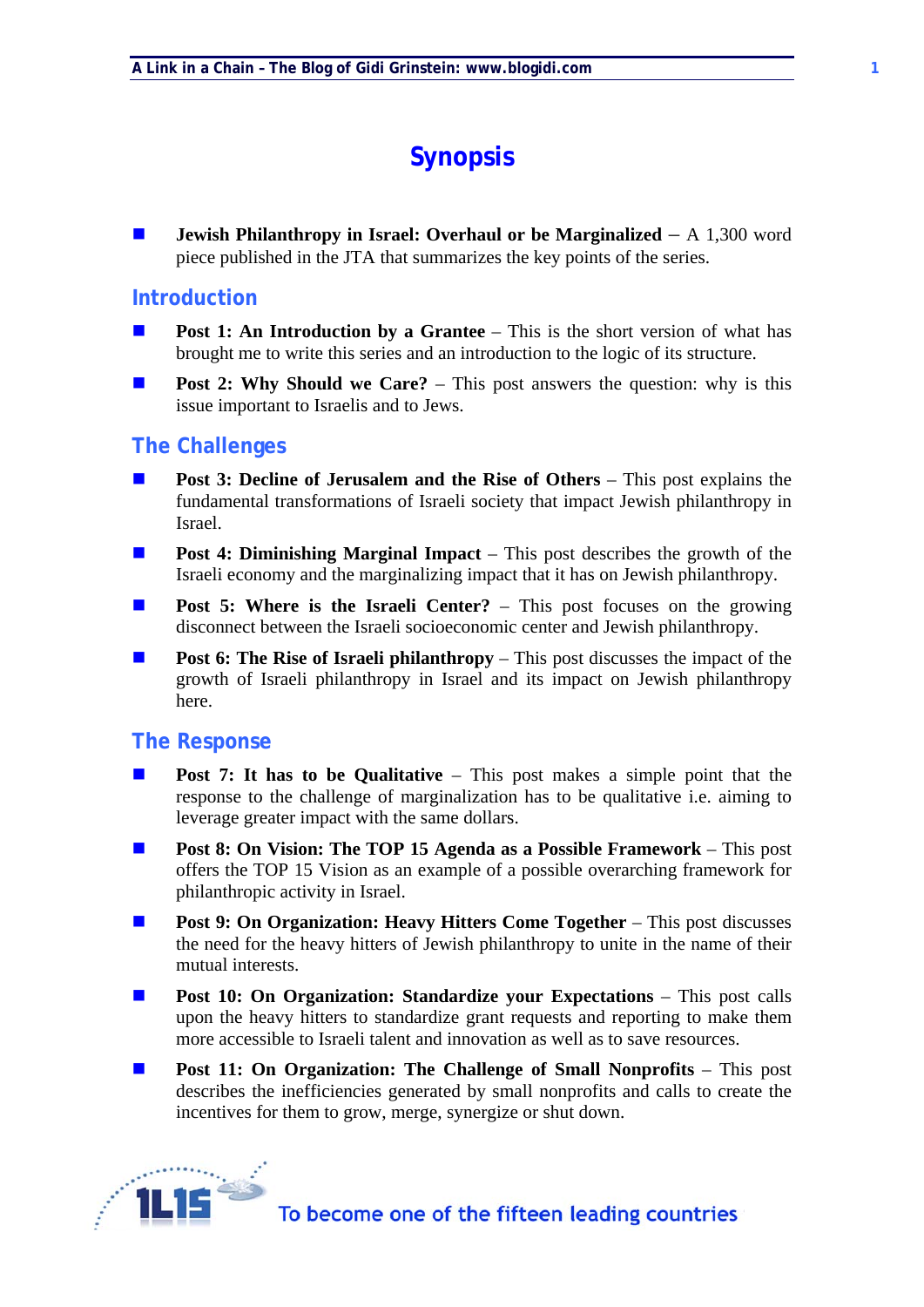- **Post 12: On Focus: Institution Building and Better Management** This post calls for a shift from focusing on performance and results to capacity and institution building.
- **Post 13: On Focus: Develop a Philanthropic Ethos –** This post challenges philanthropists to develop guidelines for their activity that would help them focus.
- **Post 14: On Priorities: Government and Market Failures This post** challenges philanthropists to focus their resources on the conditions where they can make the biggest impact i.e. where neither the government nor the market can address the crisis.

#### **Philanthropic Leadership**

**Post 15: On Philanthropic Leadership** – Not every act of philanthropy amounts to leadership. Sometimes, it is the opposite. This post discusses the concept of philanthropic leadership.

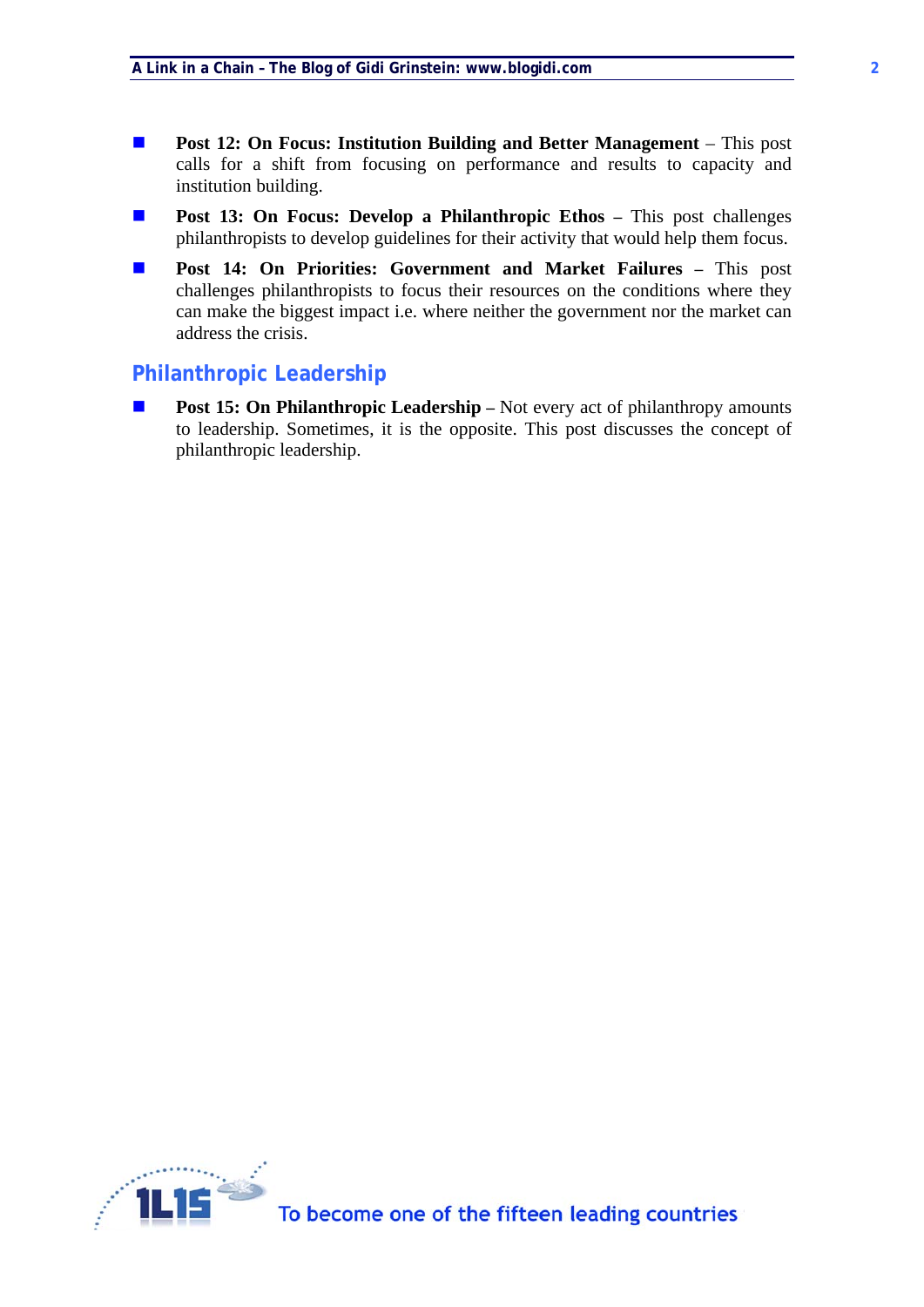### **Jewish philanthropy in Israel: Overhaul or be Marginalized<sup>1</sup>**

Jewish philanthropy in Israel is at a crossroads. Powerful trends are marginalizing its impact on Israeli society. More than a billion dollars of philanthropic giving from Jews worldwide, spurred by endless goodwill, passion and care, are not impacting Israel or contributing to global Jewish peoplehood to the extent they should. The current system is in dire need of an overhaul.

I write this piece as an Israeli whose national identity is founded upon and deeply informed by his Jewishness. I am also a person who has realized a dream and established the Reut Institute, a policy group that provides strategic decision-support to the government of Israel because of the generosity of time, spirit and money by rabbis, lay leaders and philanthropists from the United States, France and England.

Why do I care? As an Israeli and for a variety of obvious reasons, I wish to ensure that these dollars are put to the best possible use. As a Jew, I view philanthropy as a critical tool for connecting the Jewish Diaspora with Israel and a key ingredient in the blood that flows through the veins of global Jewish peoplehood. As a grantee, I feel a debt of gratitude and a sense of responsibility to share my ideas openly with my partners.

Four major trends are marginalizing Jewish philanthropy in Israel.

- $\blacksquare$  Chronic inefficiencies, budget cuts and privatization have led to a decline in the Israeli government's will and ability to address the needs of Israel's population. Therefore, the menu of options for philanthropic giving has expanded while its resources have been stretched beyond capacity.
- **The rapid growth of the Israeli economy by an estimated \$7 billion in 2007** alone - is diminishing the overall impact of Jewish philanthropy.
- **The socioeconomic center of Israeli society is increasingly disconnected from** Jewish philanthropy in Israel. Philanthropists are engaged with the poor and the needy or with a very small, intensely intellectual and political English-speaking elite.
- Finally, there is the belated and much-awaited rise of Israeli philanthropists, who are stepping in to address societal challenges and local needs.

As much as they are challenges, these trends also present opportunities. The menu of options for philanthropic interventions has expanded. Furthermore, Jewish philanthropy is in an excellent position to impact and lead the four rising sectors of Israeli society: the business class, philanthropists, local government and nonprofits.

The approach has to be qualitative. Raising enough money to keep up with the growing needs is not feasible. Being more efficient is very important but only amounts to an insufficient "technical fix." The real challenge is to leverage much greater impact on Israeli society with the same dollars.

<sup>1</sup> This article appeared in the <u>Jewish Telegraphic Agency</u> (11/6/07).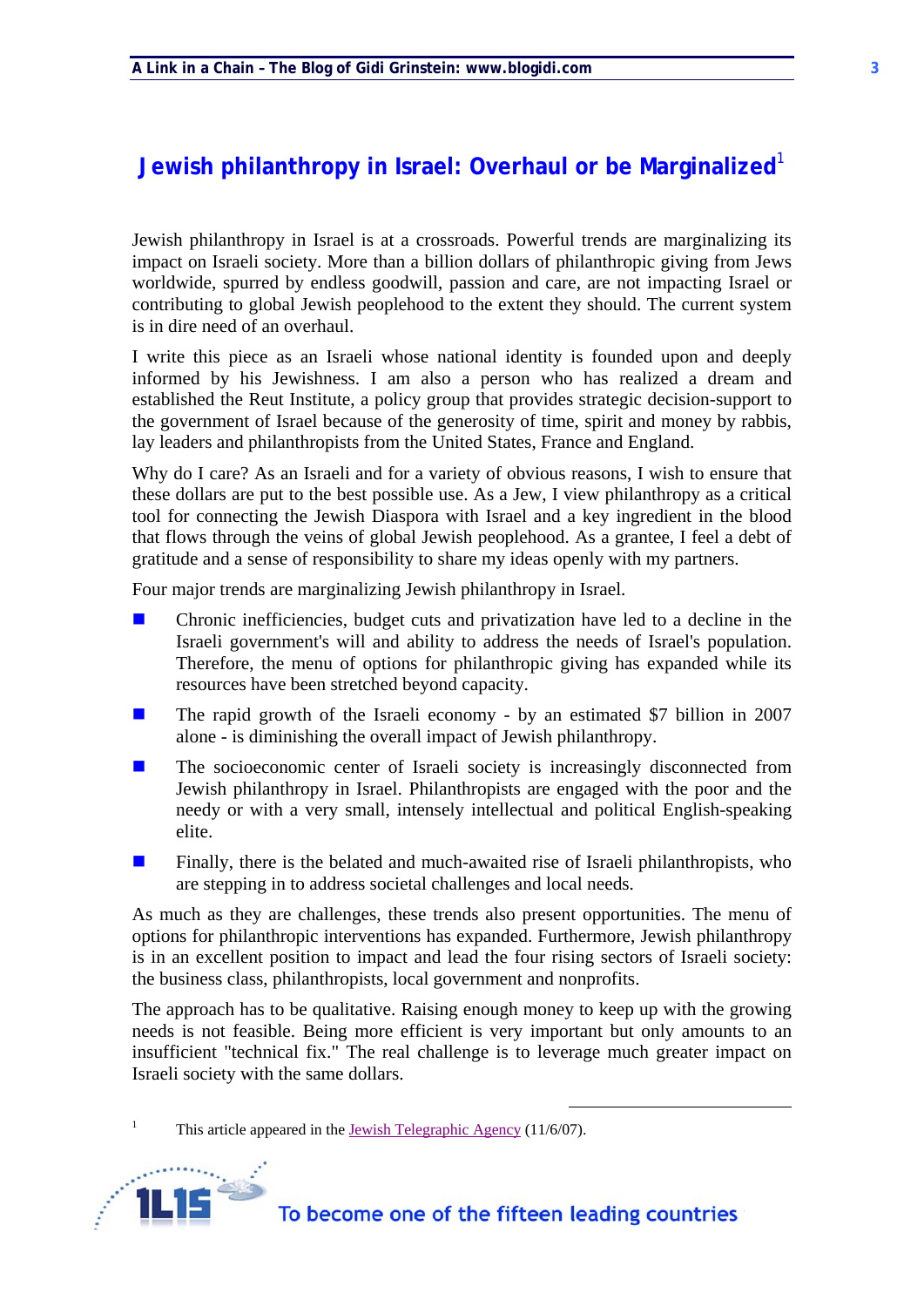There are three parts to the needed qualitative approach: vision, organization, and focus and priorities. Each element requires a fundamental change of deeply embedded values and patterns of conduct.

First, on vision: Jewish philanthropists need to embrace a positive vision that can provide an overarching framework for their actions. The TOP 15 Vision, which aims to place Israel among the 15 most developed nations in terms of quality of life within 15 years, is one example of such a context. This is the vision that guides the work of the Reut Institute. It requires catapulting the quality of life in Israel toward the kind of sustained, out-of-the-ordinary growth seen in Ireland, Finland or China.

The link between philanthropy and the TOP 15 Vision is relatively straightforward. Leapfrogging Israel's quality of life requires excellence in the private and public spheres, and massive investment in infrastructure, education and human capital, as well as the ability to thrive in a globalized world.

Crucial in this context is raising productivity and income in the low-tech sector, which employs 85 percent of the labor force and is significantly less efficient compared to developed countries. Much of this sector consists of governmental and nongovernmental nonprofits that are often grantees of Jewish philanthropy.

Hence, Jewish philanthropy can play a central role in promoting the TOP 15 Vision through its material resources, as well as the vast experience and knowledge of its members.

Calling upon philanthropists to adapt the TOP 15 Vision as an overarching context does not necessarily mean that all philanthropic projects should focus exclusively on promoting socioeconomic growth. However, it does mean that every dollar spent can and should be leveraged toward greater excellence and productivity.

Second, on organization: The "heavy hitters" of Jewish philanthropy in Israel -- the organized Jewish community, foundations, individuals and their professional staffs - should come together. Their agenda may include, for example, lobbying the Israeli government for tax reforms, policy, partnerships or recognition of their joint efforts; engaging the Israeli middle class that is not a recipient of their generosity; standardizing expectations from grantees to make philanthropy more efficient and accessible; or sharing information and discussing priorities, activities and specific organizations.

Third, on focus and priorities: The next wave of Jewish philanthropy in Israel must develop a new ethos and focus on institution and capacity building, as well as on government and market failures.

Institution and capacity building will ensure lasting impact on Israeli society. Philanthropists need to insist that their grantees uphold the requirements for good business: clear vision, mission, strategy, core values and unique value proposition; solid and quantifiable performance goals; strong boards; accountability and stable and transparent financial oversight.

In addition, they need to create incentives for small nonprofits to grow, merge, synergize or shut down and help them transition from their founders to solid professional management.

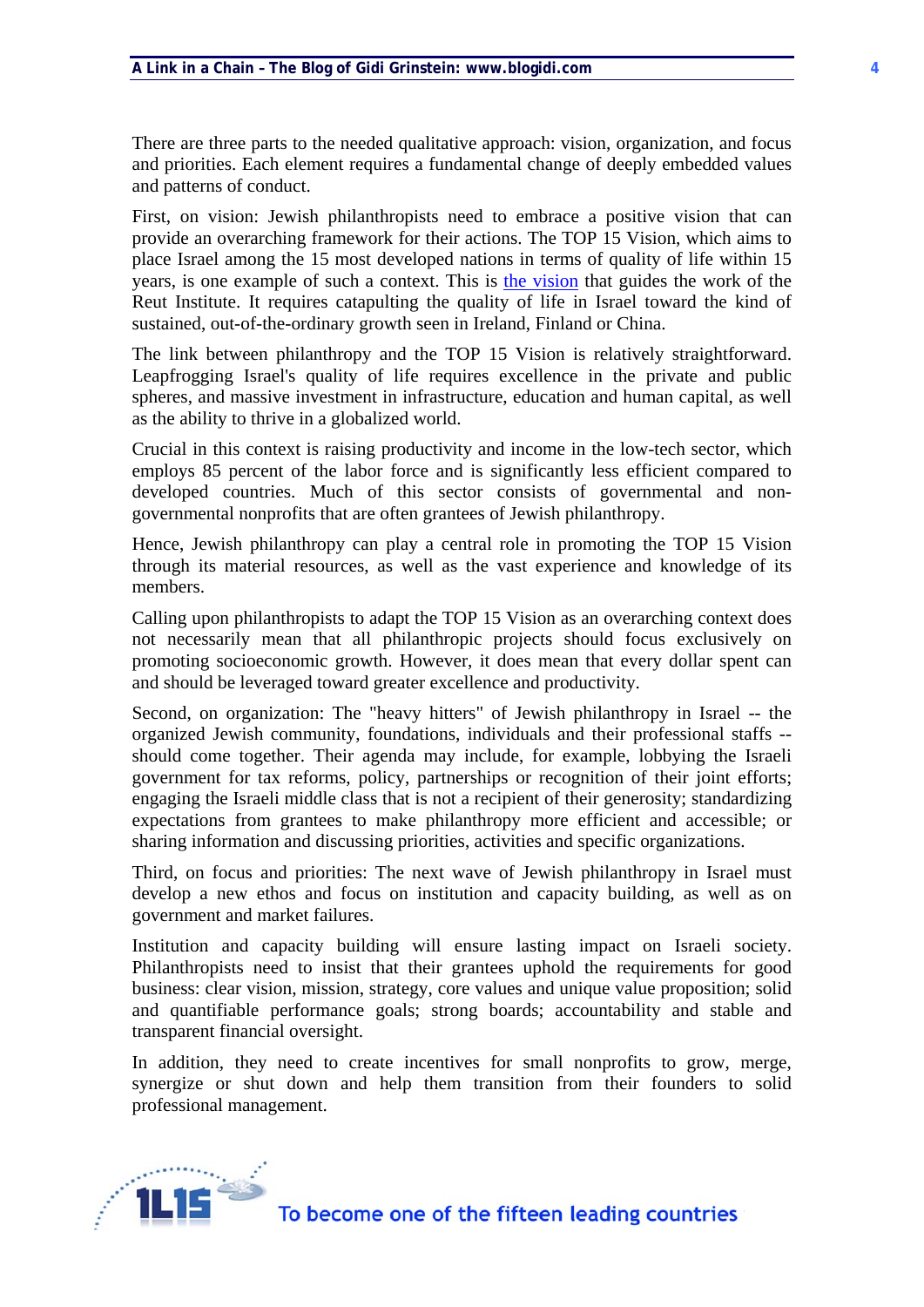This relatively simple idea actually requires a deep transformation. The current focus on quick, measurable results often creates incentives to sacrifice long-term sustainability and organizational development for short-term performance, programs and projects.

Israeli grantees are rarely expected to rise to the standards of their grantors. This is no longer acceptable and change should be demanded. Improving management in the nonprofit sector will not only enhance the effectiveness of every dollar but is also essential for fulfilling the TOP 15 Vision.

Furthermore, excellence in Israel historically has been primarily driven by academia, the high-tech sector and by elite parts of the defense establishment. Jewish philanthropists can transform the nonprofit sector into an additional engine of growth.

The need to focus on government and market failures is even more challenging. It requires identifying and focusing on the conditions where neither the Israeli economy nor the government of Israel can offer a resolution to a crisis. The logic is simple: This is where Jewish philanthropy can thrive and have the most powerful impact.

What falls within this category? Examples include addressing unacceptable realities such as individual cases of hunger or lack of medical treatment; supporting societal, organizational or academic experimentation and innovation; encouraging a deeper sense of global Jewish peoplehood among Israelis; or providing safety nets during difficult transitions.

While these are examples of needs that can only be addressed by philanthropy, at present we may not be able to say the same of replacing government in areas where it has a specific civic responsibility, such as building classrooms or immigration absorption.

Finally, Jewish philanthropists who work in Israel need to establish ethical, political and personal priorities based on the premise: "Give a person a fish and he'll eat for a day; teach him how to fish and he'll eat for a lifetime."

For example, will you fill a government void or bring about change in government conduct? Will you deal with today's problems or generate tomorrow's solutions? Will you focus on a specific region such as the Negev or the Galilee, or on topics such as education or health? Will you address the needs of the general population or invest in agents of change?

Too often we automatically equate philanthropy with leadership. The connection is not self-evident.

According to Ron Heifetz of the Harvard Kennedy School of Government, only activities that challenge values, priorities and habits to adapt to changing realities amount to leadership. This distinction is important because if Jewish philanthropy is to continue to play a central role in Israel, it will have to lead.

Philanthropic activity that catalyzes such change amounts to leadership. At the same time, a donation that serves to preserve an already existing yet irrelevant structure, organization or pattern may be the opposite of leadership. Therefore, sometimes declining a request -- even if by the Israeli government or by other major Jewish institutions -- constitutes a greater act of leadership than writing a check.

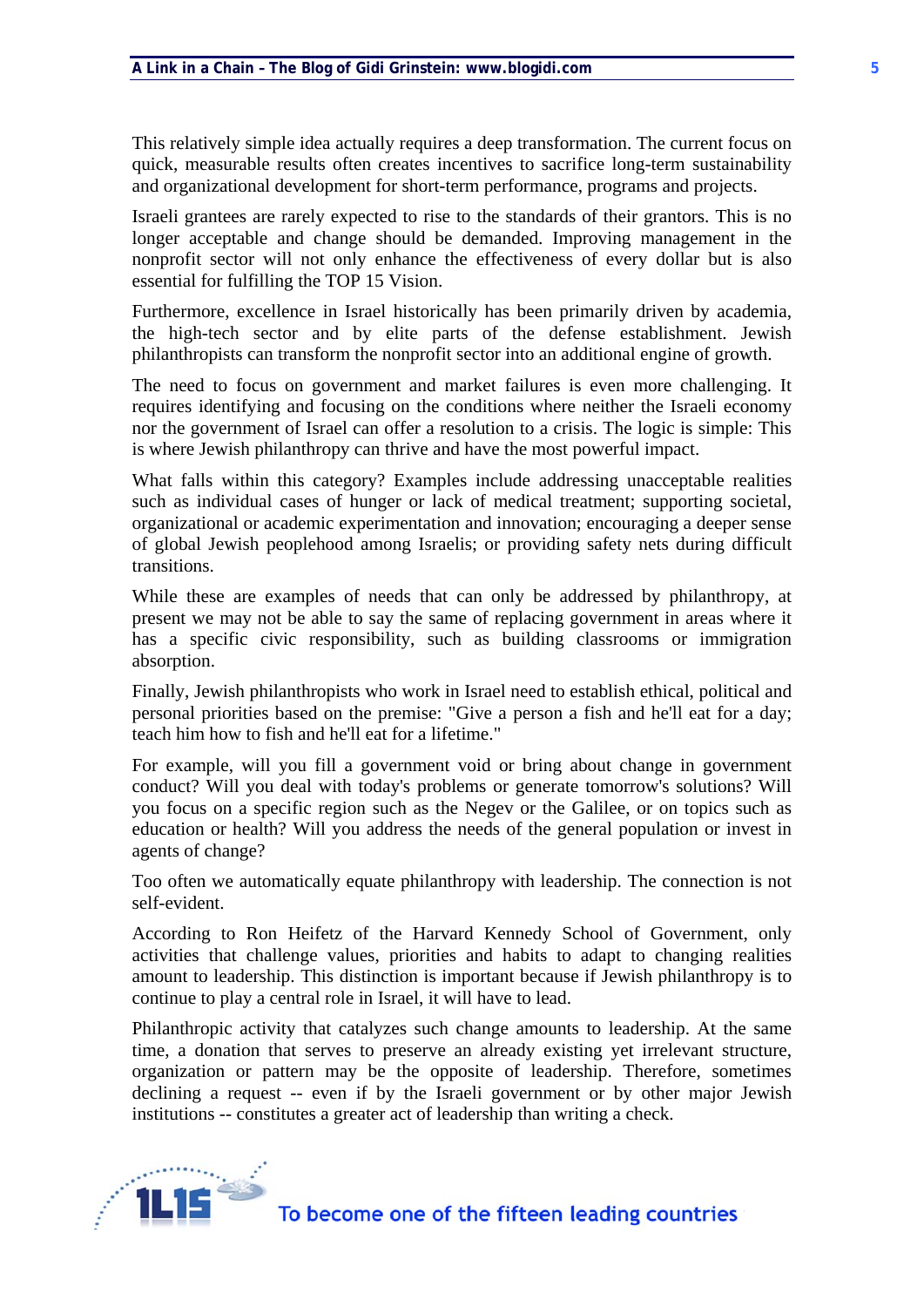My conclusion is that the marginalization of Jewish philanthropy in Israel is not inevitable. If transformed, it can continue to play a central role in Israeli society and become an engine of Israeli prosperity and excellence. The overhaul is important for the grantees and grantors, for Israel and for world Jewry.

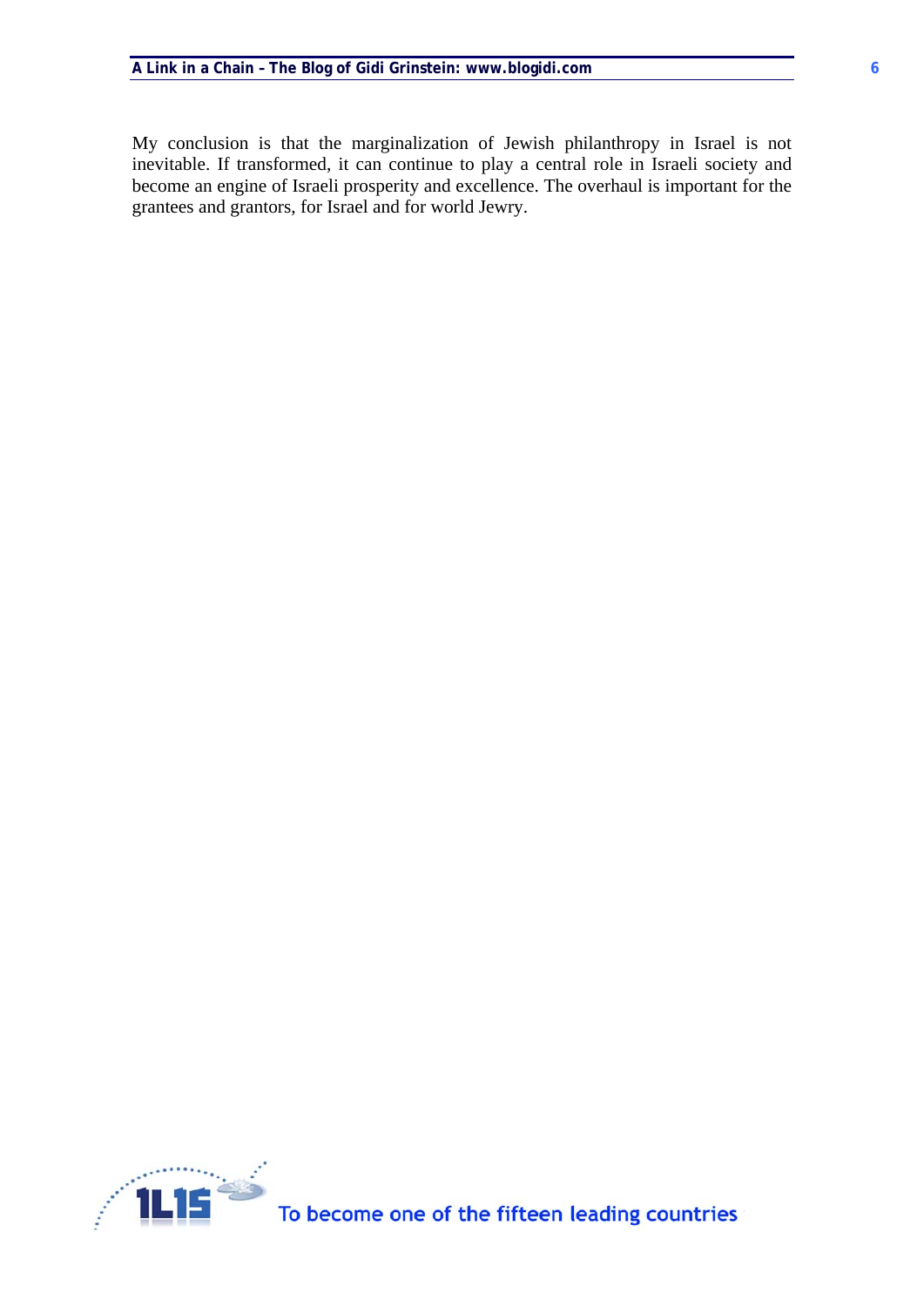## **Flight on the Wings of Jewish Philanthropy**

This series of blog posts deals with non-Israeli Jewish philanthropy in Israel with the objective of making a contribution to its effectiveness and relevance.

When I started working on this project, my wife, friends and colleagues asked me why I care enough to spend so many hours on a topic that is out of the focus of my professional work. My answer was that I feel a debt to the community that has made my dream possible and that, en route, this may turn out to be a contribution, however small, to Israel's prosperity, to Israel-Diaspora relations and to world Jewry.

This series too, like other parts of my blog, is written from the perspective of a Jew, a Zionist and an Israeli, in that order (for elaboration, see the first post, A Link in the Chain). My national identity as an Israeli is founded upon and deeply informed and influenced by my Jewishness. In the context of Israel-Diaspora relations, it means that I would like to see the Jewish community in Israel making a more significant contribution to Jewish life in the Diaspora and Diaspora Jews playing a greater role in shaping Israel's future and identity. Philanthropy is a very important platform for both. I will write more about that in the second post of this series titled "Why Should We Care?"

But there is a personal angle too. I am a person who has been able to realize a vision and a dream – the Reut Institute – because Jews from around the world that I had never previously met believed in me and supported the cause that drove me. My journey has brought me countless encounters with exceptional generosity of spirit, trust, time and money by lay leaders, rabbis, communities and organizations, as well as by individuals who simply care about the Jewish world and Israel.

My journey of Reut has been a formative one. When I conceived of the idea in late 2002 I had no financial resources. So, in early 2003, I flew to New York and started meeting the few people that I knew at the time asking for their support. Almost five years later, by the end of 2007, and after an estimated 2,000 meetings and pitches, Reut will have raised a total of almost four million dollars. We are supported by nearly 150 individual donors and family foundations primarily from Los Angeles, New York, the Bay Area and Orange County. We have had other donors and supporters from places like Chicago, Philadelphia, Boston, Miami and Washington DC, as well as from France and London. I don't know if this qualifies me as a good fundraiser, but it has certainly been an experience that deeply enriched my life.

I have known from history that philanthropy has been essential for the success of Zionism. In fact, the Zionist project, sort-to-speak, has been financed by families, individuals and foundations from outside of *Eretz Yisrael* and the State of Israel. There is no other historical equivalent that I am aware of. This should be of no surprise. Philanthropy has been an essential part of Jewish life and giving to the Jewish community in *Eretz Yisrael* seems to have always been central in the life of Diaspora communities.

However, as my acquaintance with this special world of generosity grew, so did my awareness of the gaps between perception and reality. For example, while on the

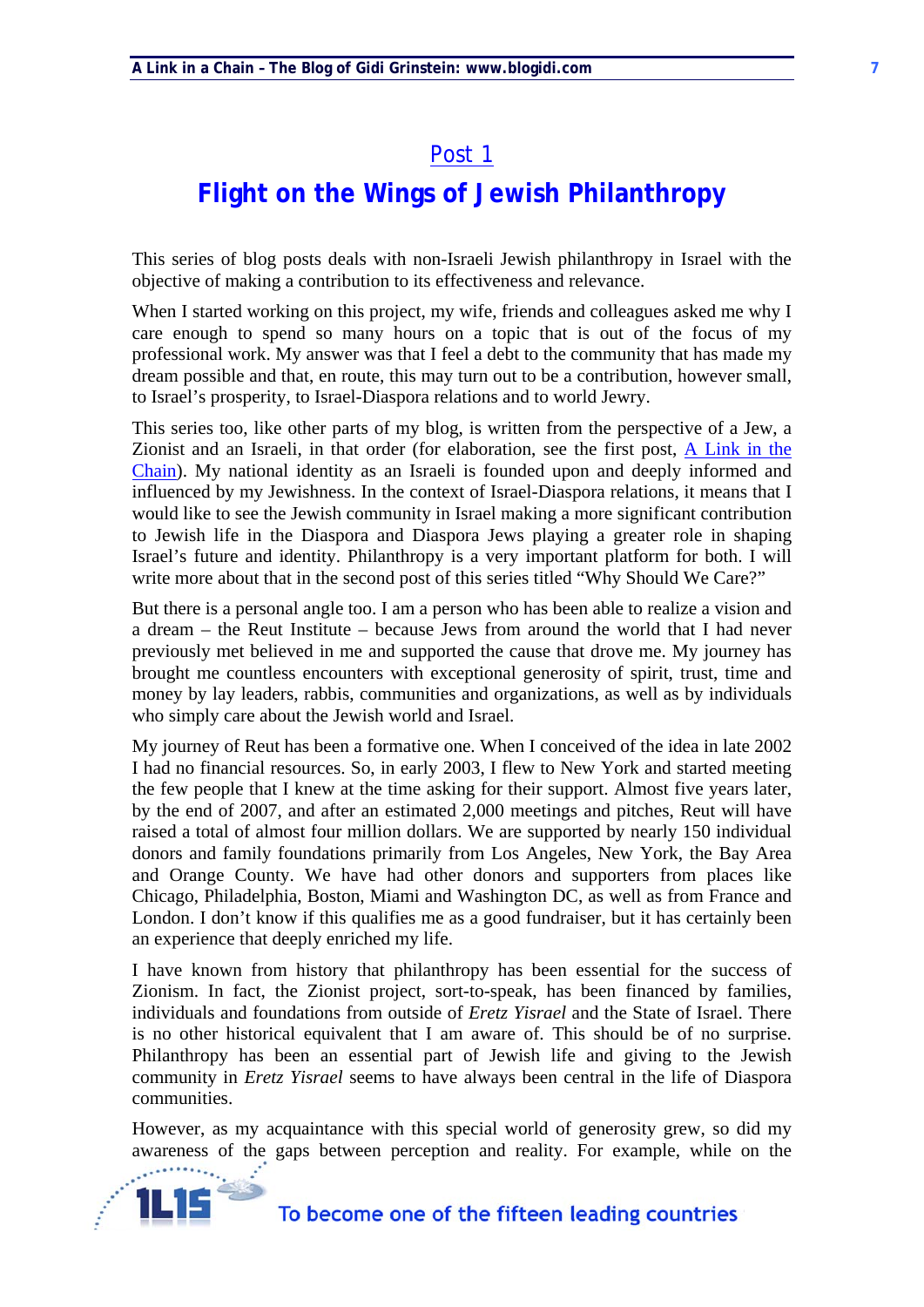Diaspora side there is endless care, passion and commitment compounded by often bewildering philanthropic generosity, on the Israeli side there is often ignorance and lack of appreciation and respect. While a billion dollars is a very significant sum, its overall impact on Israeli economy and society is not recognized. While Diaspora Jewry is investing heavily in extending a welcoming hand, many Israelis will not join your synagogues or community centers even when we live overseas.

But things can be different. I believe that there is large untapped potential for leveraging your generosity towards strengthening Israel-Diaspora relations, towards greater prosperity and strength of Israel and towards enriching Jewish life around the world. But this would require fundamental change and adaptation.

This series comprises of the following:

**First, the challenges**: Post numbers 3-6 will deal with four consistent and powerful trends that are marginalizing the role of Jewish Philanthropy in Israel. They are: the 'decline of Jerusalem', the disconnect between Jewish philanthropists and the Israeli center, the rise of Israeli philanthropy and the diminishing marginal impact due to the growth of the Israeli economy.

**Second, the response:** The following eight posts (posts 7-14) discuss the outline of the overhaul that may be in dire need. It begins by calling for a qualitative response that would focus on leveraging greater impact of existing dollars. I then offer the TOP 15 Vision as an example for an overarching context to inform philanthropic giving in Israel.

Posts 9, 10 and 11 discuss the need for the heavy hitters to come together to promote the agenda of Jewish philanthropy in Israel, to standardize expectations and to address the inefficiencies of small nonprofits.

Finally, in post number 12, I call for a greater focus on institution building and management, for developing a philanthropic ethos and for focusing on government and market failures where philanthropy can make it biggest impact.

**Third, philanthropic leadership**: This final post (number 15) deals with the concept of philanthropic leadership. The immediate association of 'philanthropy' with 'leadership' is often taken for granted but should be checked. Not every philanthropic act amounts to leadership and not every leadership act of a philanthropist involves giving money.

Before I conclude I would like to make a few caveats: *First*, I am *not* an expert on philanthropy, yet I have my own experience to draw from, as well as many encounters with *Israeli* benefactors, benefactor-wannabes, donors or would-be donors. *Second*, I will try to avoid sharing broader historical, political or cultural thoughts that are inescapable when one asks: What in our culture makes it possible for someone like me to arrive from a distant *Eretz Yisrael* and to be received with such open arms? Common answers such as 'a compelling vision', 'people give to people' or 'a good pitch' are hardly adequate. *Third*, in spite of these posts addressing the largest institutional and individual givers, they are relevant to many smaller philanthropists. *Finally*, although these posts are based on my experience with philanthropy in Israel primarily by American Jews, I believe that some of its parts may be relevant to any philanthropic operation anywhere by anyone, to Jewish philanthropic giving not only in Israel or to any giving in Israel not only by American Jews.

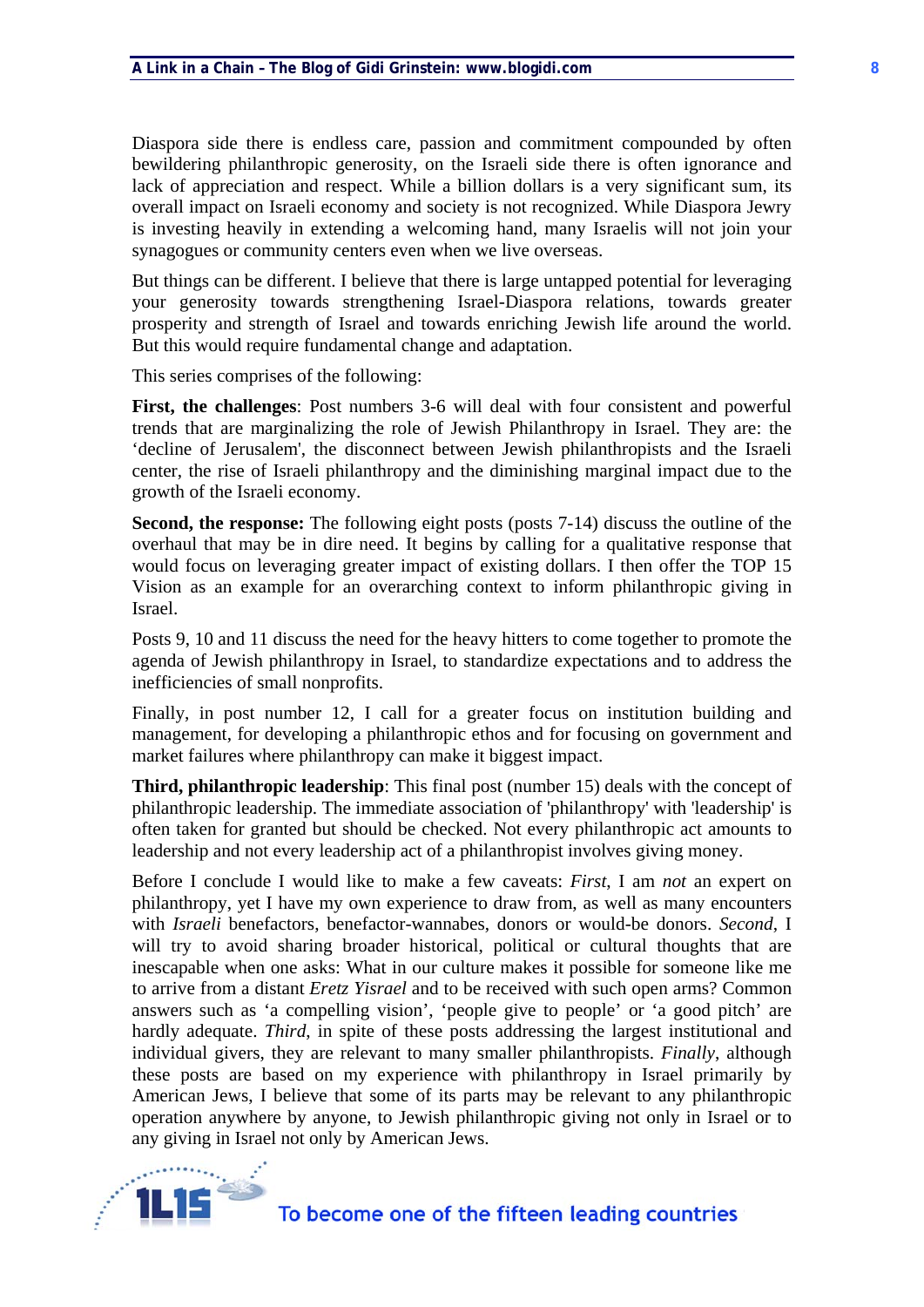The overall picture and the bottom line of this series it that Jewish philanthropy in Israel is facing new challenges and opportunities. Avoiding the former and seizing the latter requires a shift of values, perceptions, priorities, patterns and habits. This series is designed to modestly contribute to this process. I look forward to the feedback.

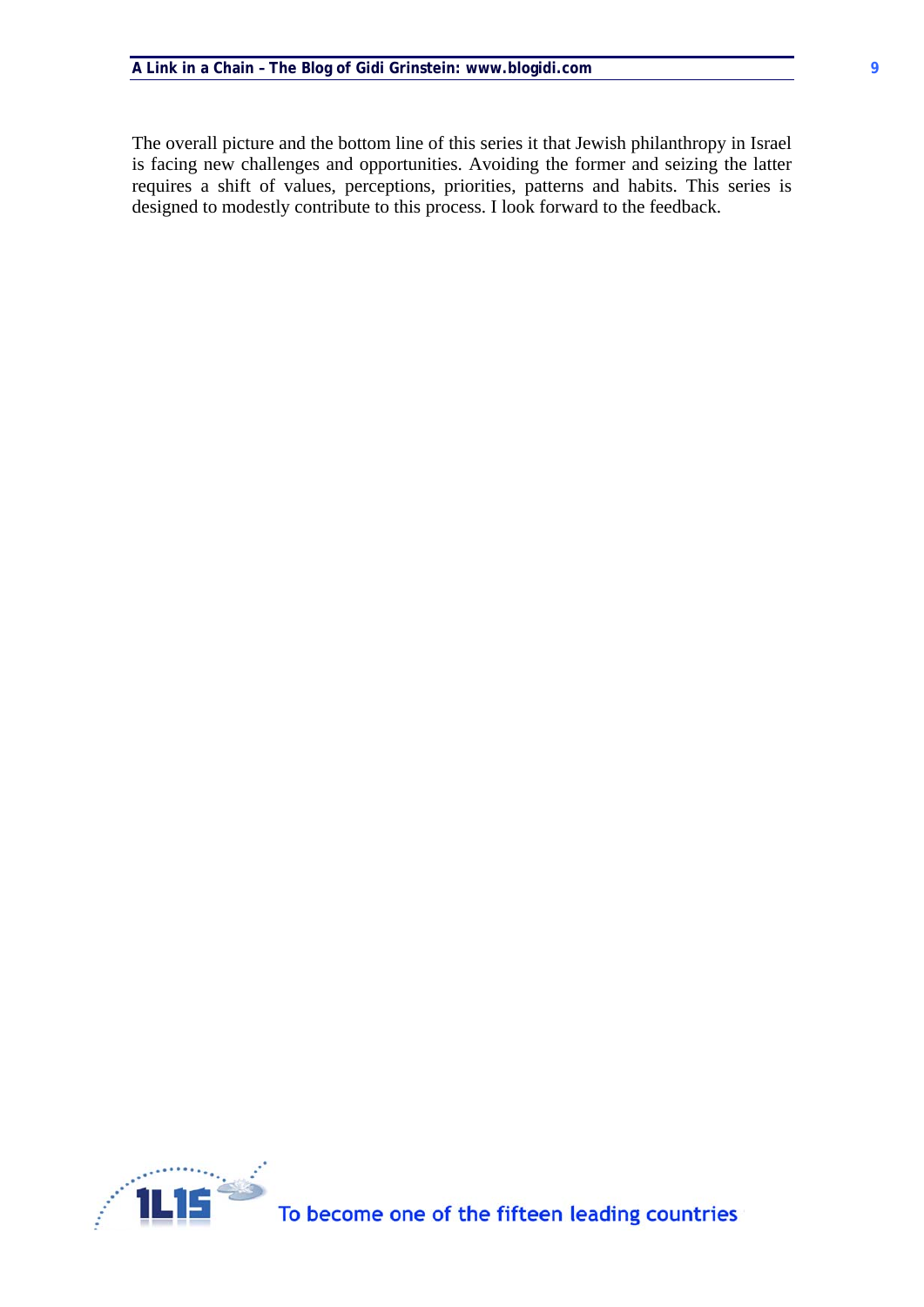## **Why Should Israelis Care?**

As I mentioned in the first post of this series, my perspective in writing this series is that of a Jew and an Israeli, in that order (for a more elaborate discussion, please see the first post of my blog A Link in the Chain). I am also a grantee that has realized a dream and a vision due to the generosity of time, spirit, trust and money by lay leaders, Jewish professional, rabbis, communities and organizations from across the Jewish world .

Why should we - Israelis - care? My answer is that we should care as both as Israelis and as Jews for a number of reasons (with no particular order of importance).

First, as Israelis we should have the most practical urge to see a billion dollars per annum of philanthropic giving being put to the best possible use in the service of prosperity and security of our country. A billion dollars of do-good money is a lot even in our present economic state .

Second, there is a lot that we can learn from world Jewry in the areas of management both in the nonprofit and business worlds. In many of these areas, Jews have risen to global leadership while their Israeli siblings still struggle with mediocrity. I believe that many businesses, nonprofits and individuals have much to learn from this relationship .

Third, such relations are important in the context of Israel's 'soft power' and international standing. The existence of Israel as a state where Jews exercise their right of self-determination is increasingly questioned and challenged. Closer ties between Israel and Diaspora Jewry will prove critical to sustaining an effective response to this trend .

Fourth, as Israeli Jews, the interaction with world Jewry is very important for the evolution of our own Jewish identity in the State of Israel .

Finally, closer ties between Israel and world Jewry are important to counter the trend of a widening gulf between Israel and Diaspora Jewry. Philanthropy is one of the most powerful vehicles of Jewish peoplehood. If overhauled, it can offer a powerful platform for a wealth of connections that would strengthen Israel-Diaspora relations and enrich both world and Israel Jewry .

To conclude: I believe that any Israeli that sees him or herself as a part of global Jewish peoplehood has a direct interest in a robust answer to the question why should we care. As Jewish-Israelis, our national identity can only be explained by our Jewish heritage and belonging. We have a direct collective interest that our relationship with our Diaspora is mutually enriching and that the platforms for this relationship are well established. Philanthropic giving is one of these platforms. Its robustness is our collective interest.

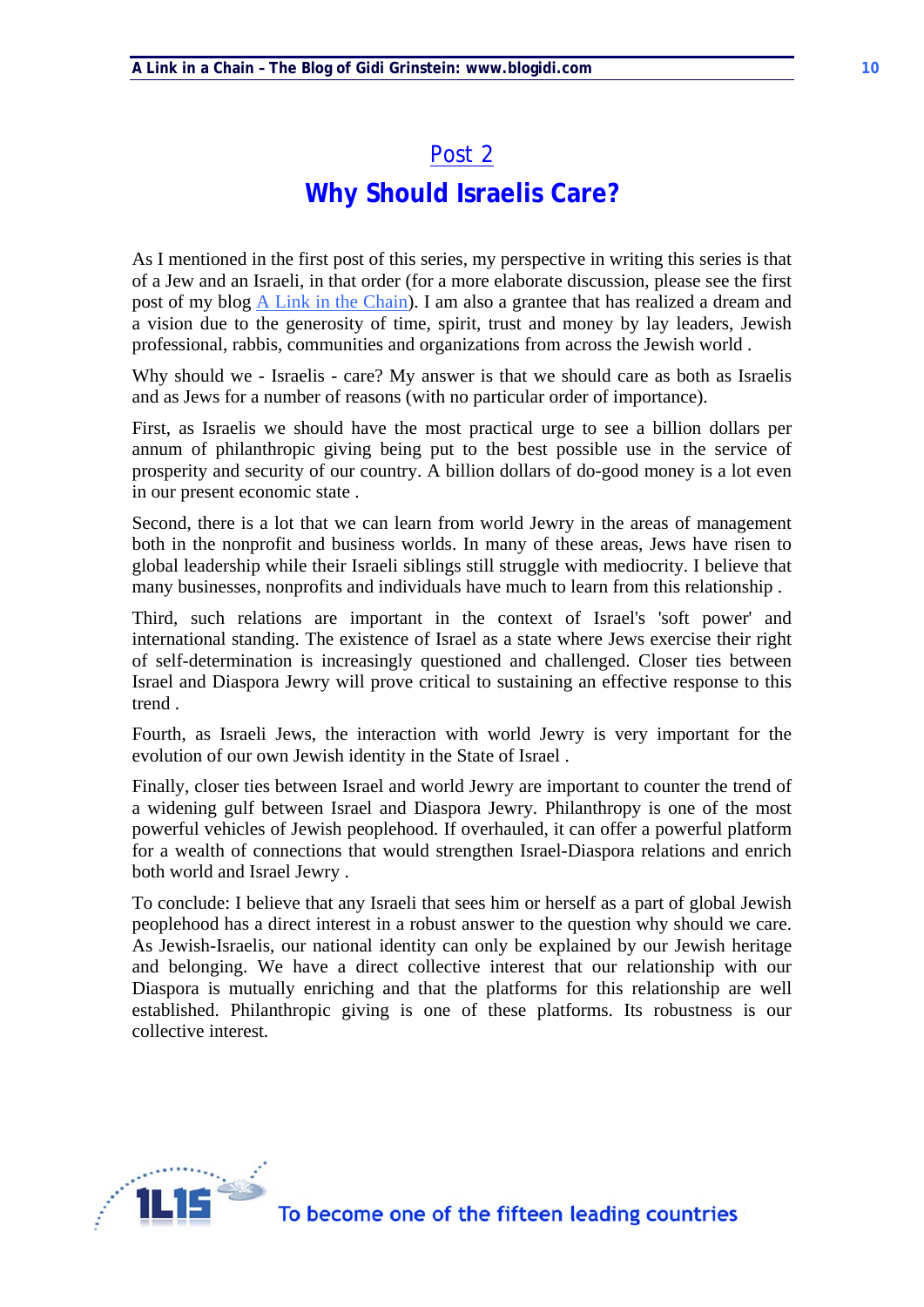## **The Decline of Jerusalem and the Rise of Others**

A powerful and consistent trend that is affecting the role of Jewish philanthropy in Israel is the decline in the will and ability of the Government of Israel to address the needs of its constituency. I call this trend: the decline of Jerusalem. For world Jewry and philanthropy in Israel, this trend represents both a threat and an opportunity: while it expands the menu of options for philanthropic interventions it is also overstretching its resources.

In every country people are frustrated with the way their government spends their tax dollars. I am yet to meet the person that does not criticize his or her government for inefficient spending or ineffective execution.

Yet, the right of Israelis to be upset with their government can be established based on international benchmarks. The public sector in Israel puts the brakes on our growth and prosperity more than any other government in any developed nation.

According to the 2006 Global Competitiveness Index of the World Economic Forum Israel is ranked  $15<sup>th</sup>$  in the world in its overall level of competitiveness. However, indepth analysis will show that our business sector is ranked 8th in the world in terms of its sophistication, availability of human capital or technology. Furthermore, in key areas such as research and development Israel is a world leader. At the same time, the performance of our public sector and government is ranked  $29<sup>th</sup>$ . No other developed country suffers from a similar gap between the high performance of its business sector and the underperformance of its governance. (For a detailed analysis by the Reut Institute please see "Public Sector Puts Brakes on Top 15 Agenda;" for a post on this gap please see "Israel's Primary Economic Problem is its Governance").

Hence, the argument that Israel needs to make its government more efficient and effective or shrink it is well founded. The former is very difficult to achieve due to structural constraints and the power of labor unions. Hence, the shrinking of government has become inevitable through cuts in social budgets and privatization. In spite of the fact that it may be tragic for the weaker parts of society, it will probably continue (unless a fundamental change in the relationship between the government, the employers and the labor unions occurs. For a post on the example of Denmark, please see "Israel 15 Vision: Flexicurity – The Example of Denmark").

The structure of our political system and our electoral laws are the underlying reason for this grave weakness of the government. Short and unstable tenures and fragmented legislature and executive generate powerful incentives for short term, sectarian and populist conduct. Israel needs the exact opposite: long-term and substantive political leadership that focuses on broad and collective interests. (For a detailed discussion on the crisis of Israeli government see my post: "It's the Structure; Not the Content").

This is the backdrop for the decline of Jerusalem.

However, as Jerusalem declines other sectors of Israeli society fill the gap. They are the business sector, mayors, professional civil servants, philanthropists and non-profit

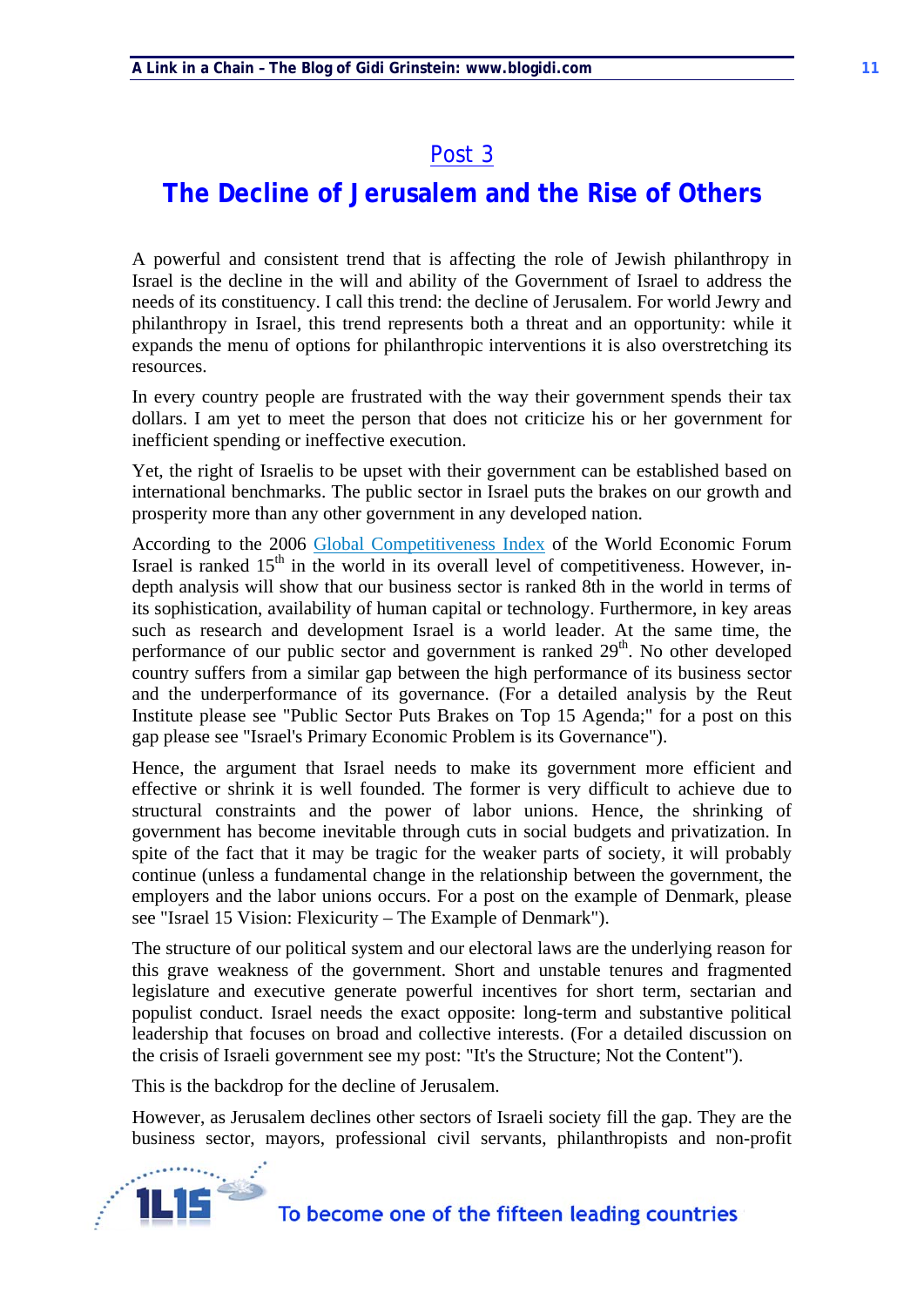organizations. With stable tenures and a much higher capacity to take decisions and implement them, these sectors increasingly assume positions of leadership and authority in areas that used to be dominated by political elite from the seat of government in Jerusalem.

The 2006 Second Lebanon War offered a dramatic, even scary manifestation of this trend. 'Jerusalem' has proven utterly ineffective in dealing with the magnitude of the crisis. It was other sectors that responded much more effectively.

Other symptoms for the decline of Jerusalem are scattered across the entire society and are covered by the press on a daily basis. In fact, Israel is muddling through in almost any area that is dependent on efficient and effective decision-making and execution by 'Jerusalem'. Education, law enforcement, environment and labor force participation are just a few examples.

By the way, recently, even the Bureau of the Prime Minister has acknowledged this powerful trend and has been leading a reform that will consolidate and regulate the growing role of these sectors.

I argue that this trend represents a great opportunity for world Jewry to recapture a central role in Israeli society through its philanthropic activity. The opportunity here is two-fold:

First, Jewish philanthropy has a much wider menu of options for its intervention where it can make important contributions to Israeli society.

Second, world Jewry is in a position to impact three of the emerging sectors: it can influence Israeli philanthropists and the business sector through leadership by example; and it can leverage its present and future giving to nonprofits and municipal institutions towards better and more effective and efficient performance.

I believe that rising to this challenge embodies one of the biggest opportunities of Jewish philanthropy in Israel and is a key to restoring its central role in Israeli society.

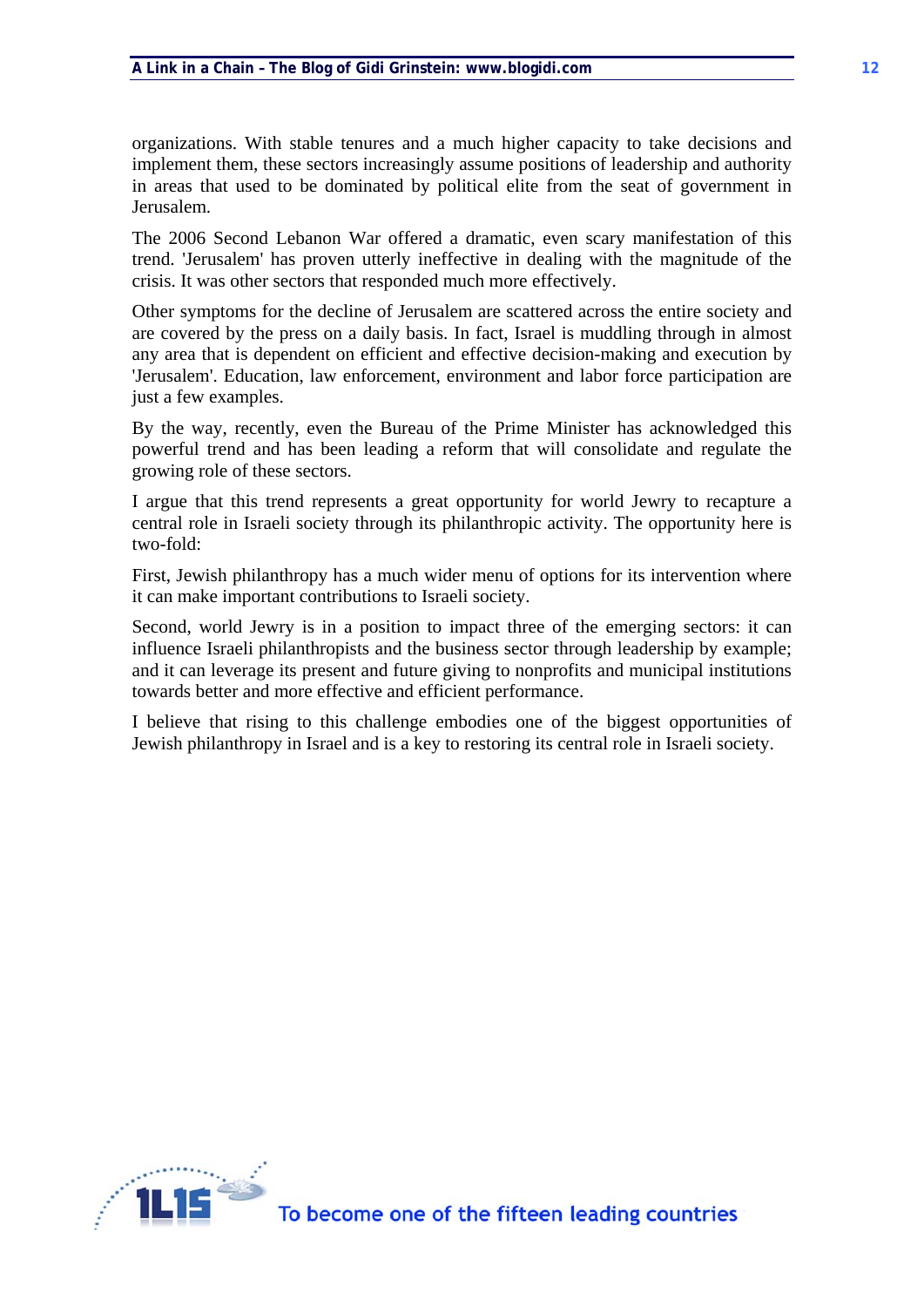## **The Challenge of Diminishing Marginal Impact**

The diminishing marginal impact of Jewish philanthropy in Israel stems from the constant growth of the Israeli economy compared with the stagnation of Jewish philanthropic giving in Israel.

The Zionist movement survived and thrived on the philanthropic generosity of world Jewry. However, as Israel grows in economic and political power, the relative importance of philanthropic giving by Diaspora Jewry is diminishing. In depth comprehension of these trends is critical to create the sense of urgency that is essential of the necessary overhaul.

Initially, Zionism was fully dependent on Diaspora philanthropy. Adding cents to a dime, millions of Jews contributed to the Jewish National Fund (*Keren Kayemet Le'Yisrael*), to the United Jewish Appeal, to *Keren Ha'Yesod* and to other charitable organizations. The list of Jewish philanthropists - individuals and families - that have made a significant, sometimes even transformative, contribution to Zionism is also remarkable. Rothschild, Wolfson or Montefiore are some of the most prominent examples.

Over the time leading up to 1948, Jewish philanthropy has evolved, with the Zionist movement continuously playing a central role. It met needs of the nascent national movement and matured with it. Without its financial, political and diplomatic support Zionism would have not progressed to the extent and in the speed that it did. I doubt that there is any other parallel story of mass financial mobilization by any nation anywhere.

Upon the establishment of the State of Israel, world Jewry played an important role in absorbing millions of immigrants, redeeming the land, making the desert bloom, recreating the world of *Torah* or building our security and economic power. Many also bought State of Israel bonds.

However, the balance of power has shifted demographically, economically and now also in terms of quality of life.

First, on demography: When the State of Israel was established, only five percent of world Jews lived in it (600,000 in total). According to some estimates, in 1995 the Jewish community in Israel became the largest in the world and more than fifty percent of Jewish babies were born in the State of Israel. This trend is strong and persistent.

Second, on economics: Obviously, in the early fifties Israel was in dire need of assistance. Its economy was small and Jewish philanthropy played a central role in covering the budget needs of the nascent state including in critical areas such as weapon acquisition.

Nowadays, the numbers leave no doubt. The marginal role of Jewish philanthropic giving relative to the overall size of the Israeli economy is diminishing rapidly. In 2007 *alone*, the Israeli economy grew by more than 7 billions dollars. If the Jewish philanthropic giving in Israel is estimated between 600 million to 1.2 billion USD, than

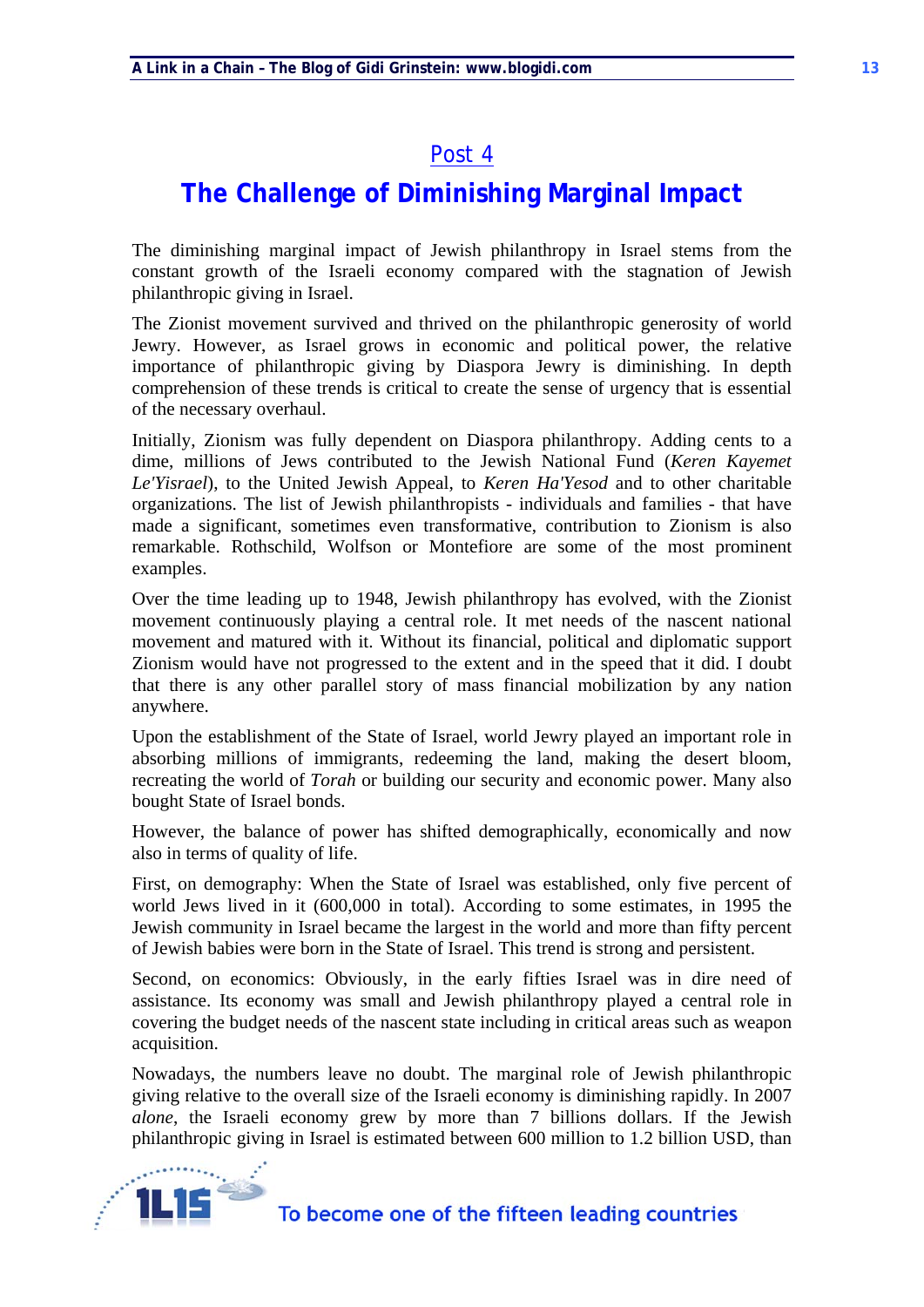Israeli economic growth this year is between 6-12 times the *annual* Jewish philanthropic giving in Israel. Within a few years the total of Jewish philanthropic giving in Israel would only amount to a half of a percent (0.5%) of Israel's economy.

Finally, on quality of life: No doubt that initially Israelis were relatively poor and the undertaking of absorption of millions of immigrants was huge. Diaspora communities mobilized to respond with financial and material support which often included clothing and food. However, during the fifties and sixties, Israel rapidly caught up to the quality of life of developed nations. By the early seventies, our standard of living was roughly 60% of the USA. Today, Israel enjoys a quality of life of a developed nation, albeit at the bottom of this family of nations.

All of these numbers point in one direction: the relative importance of world Jewish philanthropy in Israel is diminishing. Furthermore, if attempts to promote philanthropic giving by Israelis will succeed, the marginal role of Jewish philanthropy in Israel will diminish even further. (More on that in post no.6 of this series).

These consistent and powerful trends are a challenge Jewish philanthropy. Their major advantage is one: understanding them may generate a sense of urgency that is essential for the overhaul.

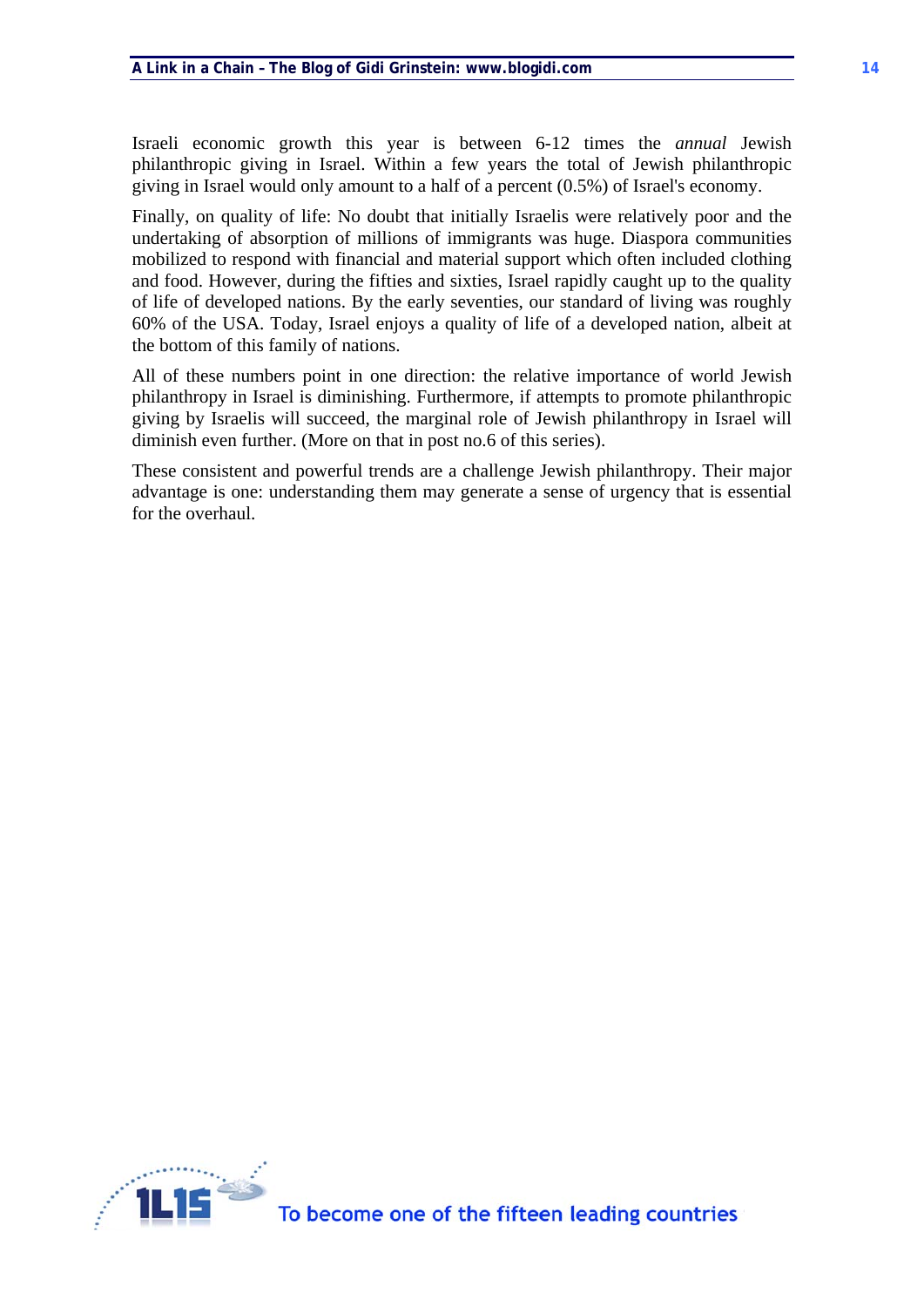### **Where is the Israeli Center?**

The gist of this series is that Jewish philanthropy in Israel requires an overhaul in order to recapture a central role in Israeli society. One of the powerful and persistent trends that are driving this sidelining is the growing disconnect from the Israeli socioeconomic center. It is a challenge of priorities, as well as communications.

In the past, Diaspora Jewish philanthropy was perceived and framed in the context of economic and social assistance and as a supplement to Israel's national budget. Hence, understandably, it has been focused primarily on immigration absorption and on alleviating poverty and hardship.

At the same time, Diaspora Jewish philanthropists have always engaged a very small economic, business and political elite, as well as leaders of nonprofits and charitable organizations such as hospitals, universities or museums.

But where are the masses of Israelis, Israel's socioeconomic center? How are they exposed to the generosity, passion and care of the Diaspora communities? It would be fair to say that Jewish philanthropy in Israel has lost touch with and is in a state of disconnect from this very large constituency of Israelis.

This represents a loss of opportunity. In the context of the past framework for Diaspora philanthropic giving in Israel, which was economic assistance and development, resources and attention should have been focused on the areas of need and hardship. But according to a new framework, which focuses on reinforcing global Jewish peoplehood, focus should shift to capturing the hearts and minds of many Israelis and connecting them to fellow Jews and Jewish communities worldwide.

This is a challenge of shifting values, priorities and patterns of conduct. *First*, it is about a vision: Diaspora Jewish philanthropists need to embrace a vision that is relevant to the lives of the vast majority of Israelis. Such a vision may focus on education, heath care, excellence or economic growth (see blog post: "Launch of the Top15 Vision: A Milestone and the Coming of a Full Circle" and teleconference on Israel 15 as an example for such a context), but has to impact most Israeli households. *Second*, it is about priorities: obviously, resources – many millions of dollars – should follow the vision in order to implement it. Hence, as new projects move to the front seat, others will have to be handed over to other organizations or terminated. *Third*, it is about communications and claiming collective credit through mass media. Israelis must know of the amazing dedication and generosity of our Diaspora communities.

Addressing this challenge is essential for narrowing the gulf between the Jewish communities in Israel and in the Diaspora. Bringing Diaspora Jews closer to Israel is a massive challenge. Bringing Israelis closer to Diaspora Jews is no small task either.

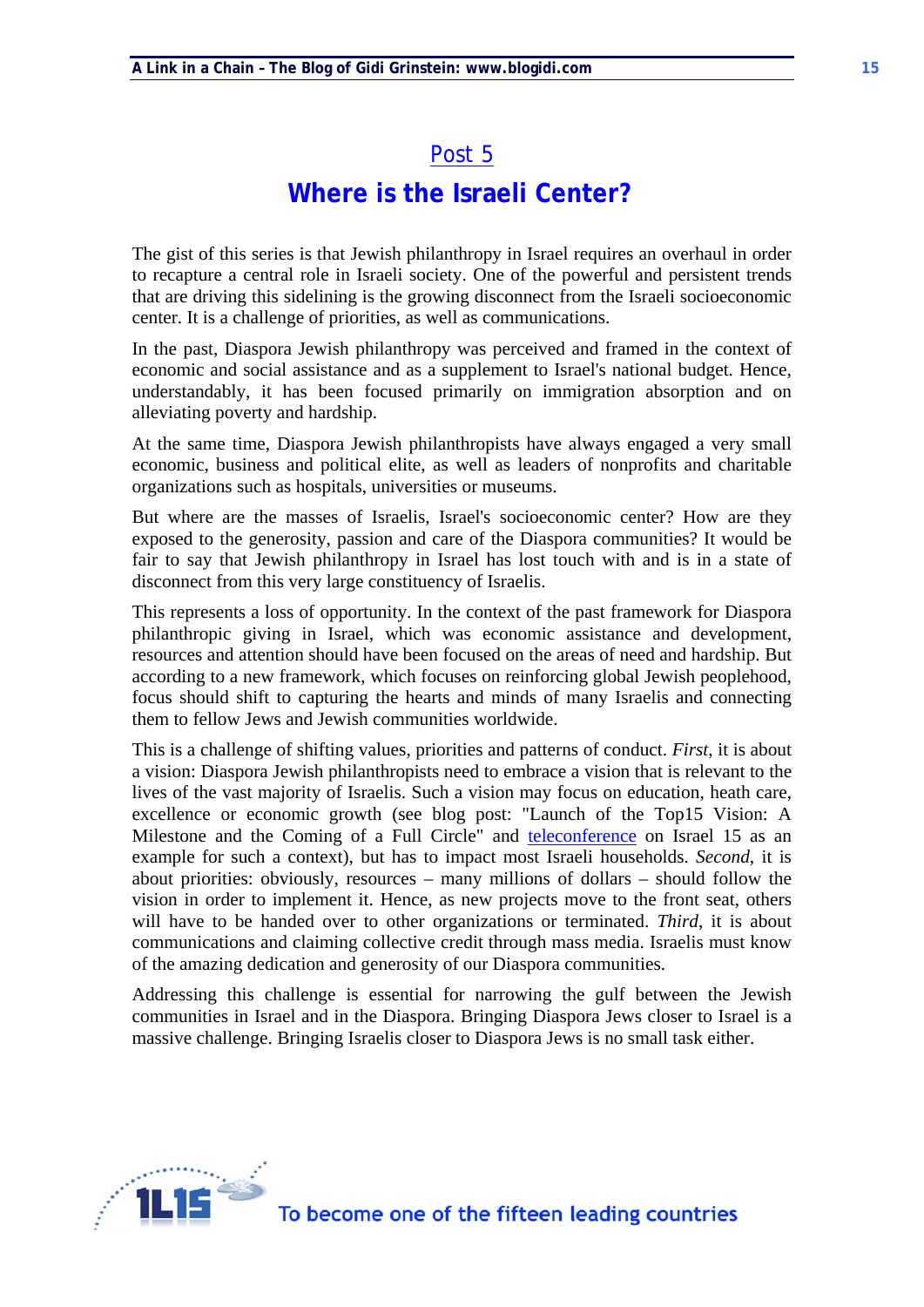# **The Rise of Israeli Philanthropy**

In recent years Israel has seen the rise of a new class of newly wealthy and homemade philanthropists. This trend is both a threat and an opportunity for world Jewish philanthropy here and amplifies the need for the overhaul.

There is wide agreement that Israel's wealthy have not given enough to their own society. Why? The reasons have been exhaustingly discussed and I have little to add to that discussion beyond naming them as a backdrop for this post. They are: *First*, a legacy of Socialism where citizens are cared for by the government 'from the cradle to the grave' has left many insensitive to needs of a growing number of individuals and constituencies. *Second*, unlike among the leading Jewish elite in the Diaspora, in Israel there has been little social cost, if any, for *not* giving generously or small benefit for doing so. *Third*, Israel's tax deductions are not generous compared to the USA. Relatively high individual and corporate taxes add another disincentive. *Fourth*, many Israelis don't know how to give. Philanthropy in American is a serious business founded upon tradition and professionalism. These knowledge and expertise are lacking in Israel.

*Finally*, there is much less wealth in Israel than in the Diaspora. There are only ten to fifteen Israeli billionaires some of whom actually live overseas. In Los Angeles alone it is estimated that there are between thirty to forty Jewish billionaires. Who knows how many there are in the other major cities of North America, Australia, Russia, or Europe?

In the past few years Diaspora philanthropists have been challenging Israelis to give more and Israeli nonprofits to raise more money in Israel and from Israelis. I believe that this challenge has been effective. Israeli's are giving more with greater sophistication, awareness and generosity. It may still fall short of expectations but there seems to be constant progress.

However, the rise in Israeli giving has been driven not only by outside pressure but also by other powerful trends:

First, the growing wealth of Israel's economic elite has created the resources that can turn into philanthropy.

Second, in parallel, inequality in Israeli society has reached a historic high. In thirty years Israel has moved from being the most equal society among developed nations to being the third most unequal society after the USA and the UK. The result is growing criticism, cynicism and even an air of hostility toward affluence. Philanthropy has become the vehicle of people with means to counter these sentiments.

Third, Israel's business community has been affected by the global trend of corporate and individual responsibility. Many leaders of corporate Israel now have a strategy which is backed by significant resources.

Fourth, the decline of Jerusalem (see post no 3 of this series) has created a vacuum and widespread public distress that offered a new societal role to the ultra-rich.

Finally, a few agents of change are catalyzing this process. Individuals such as Ms. Raya Strauss Ben-Dror, Avi Naor or the 2007 Israel Prize winner, Mr. Dov Lautman,

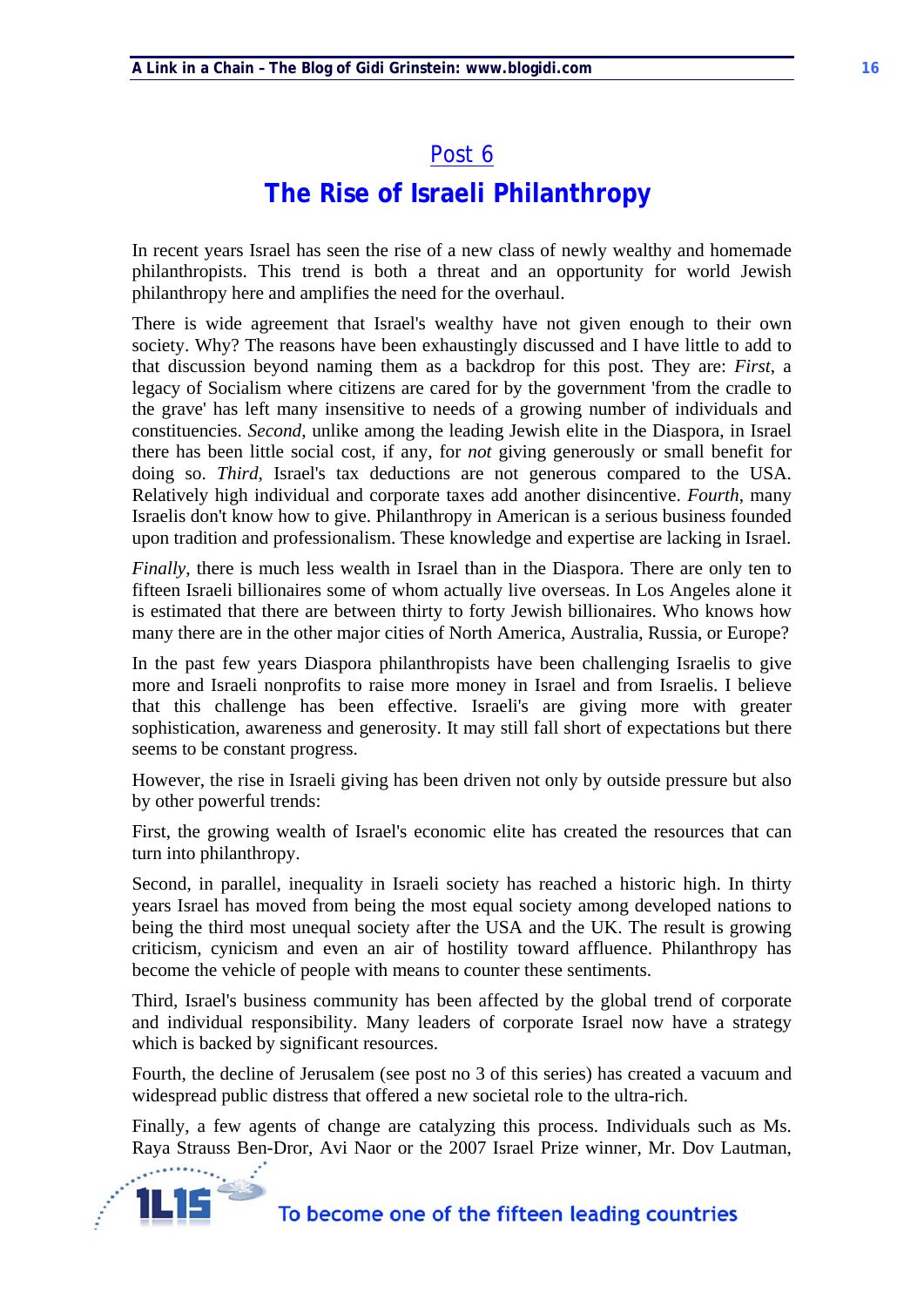nonprofits like MAALA (http://www.maala.org.il/) or companies like Good Vision (http://www.goodvision.co.il/) are raising awareness, bringing advanced approaches and calling Israelis of fortune to the task.

These trends create a challenge of relevance for world Jewish philanthropy in Israel. Israeli philanthropists may be crowding their Diaspora counterparts out of their leadership role in Israel. Their quick catch-up in terms of sizeable giving, sophistication and commitment is compounded by an indisputable advantage in language, cultural awareness, mentality, social networks and acquaintances, which generate a much better prospect of effective philanthropy.

Hence, while encouraging and embracing the rise of Israeli philanthropists, Diaspora philanthropists need to find new ways to preserve their role in Israeli society. I will write extensively about this challenge in posts no. 7-14 of this series. In the context of this post I would like to focus on a few guidelines for a relationship between Diaspora and Israeli philanthropists. They are:

- **Partnering: Diaspora philanthropists should offer to take part in projects of Israeli** donors and challenge Israelis to become partners in theirs. Diaspora philanthropists should invite Israelis and their professional staff to participate in events and go to theirs. In this context, the upcoming annual conference of the Jewish Funders Network (http://www.jfunders.org/) in Israel in late March 2008, chaired by Israeli philanthropist Mr. Avi Naor may turn out to be a milestone in this process.
- Knowing where to lead or to be led: For example, Diaspora philanthropists will have a harder time leading in projects that deal with Israel's social problems such as education or welfare. However, in areas such as Israel-Diaspora relations, religious pluralism or nonprofit management Jewish philanthropists will have a unique value to offer.
- **EXECUTE:** Claiming credit: A well-known Israeli business person recently donated a hundred million shekels. This gift was proactively made public and extensively and repeatedly covered by all media outlets. There is a powerful logic for doing so. At the same time, how many Diaspora Jewish philanthropists have given much more than the equivalent of twenty five million dollars, yet remain practically unknown? Claiming credit is not for the sake of bolstering egos. Its logic is to communicate to the Israeli public the care, generosity, passion and thoughtfulness of Diaspora Jewish philanthropy in Israel.

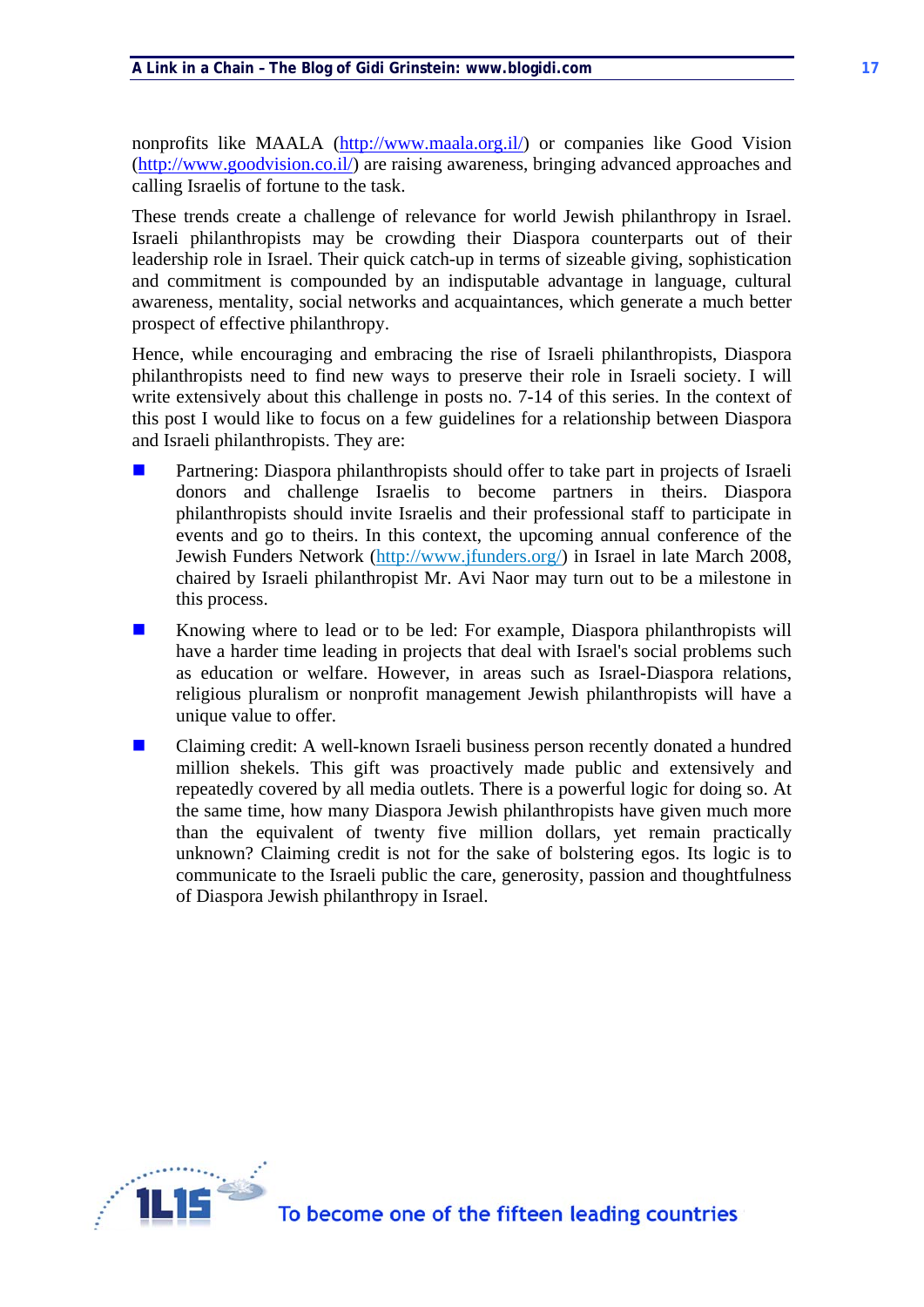## **The Response has to be Qualitative**

The theme of this blog series is that Jewish philanthropy in Israel is being marginalized and needs an overhaul in order to preserve a central role in Israeli society. In this post I suggest that the response has to be qualitative and focus on leveraging greater impact from the existing dollars.

In previous posts of this series (posts 3-6) I have discussed the most powerful trends that are sidelining world Jewry in Israel. They are: the decline in the will and ability of the Government of Israel to provide services to the Israeli public (post 3); the diminishing size of total philanthropic relative to the Israeli economy (post 4); the disconnect between world Jewry and its philanthropic activities, on the one hand, and the Israeli middle class, on the other hand (post 5); and the rise of a new class of Israeli philanthropists (post 6).

Together, these trends represent a challenge of relevance to world Jewry. Their persistence will sideline its role in Israeli society from an existential role in the early days of the state to marginality.

A quantitative response - raising more dollars - would be insufficient. Diaspora Jewry does not seem to have the capacity to preserve its place in Israeli society by raising more dollars to offset these trends. Furthermore, if Israel will continue to grow and perhaps even realize the ISRAEL 15 Vision that calls for a massive socioeconomic growth (see Herzlyia Speech: How To Leapfrog Into the 15 Leading Countries), any such effort will prove to be frustrating at best.

Hence, the answer would have to be qualitative. In other words, it is *not* about doing more-of-the-same with more dollars. It is about doing more with each dollar.

This begs the question: more of what? How can one do more with the same dollars? One answer is to focus on being more efficient by doing more activities with each dollar; a 'bigger bang for the buck', sort to speak. This answer is a technical fix of sort and would not be sufficient because of the magnitude of the above mentioned trends.

A second answer is to seek to have more impact with the same dollars. This answer focuses philanthropic dollars on the activities that can have a greater distinct impact on Israeli society. Hence, the question facing the leaders of Diaspora Jewish philanthropic activity in Israel should be roughly as follows: How can we leverage our giving to impact Israeli society in the service of the values that we believe in? How can we preserve our place and voice in the Zionist project in spite of the diminishing marginal impact of our dollars? In my view, this is where energy should be focused.

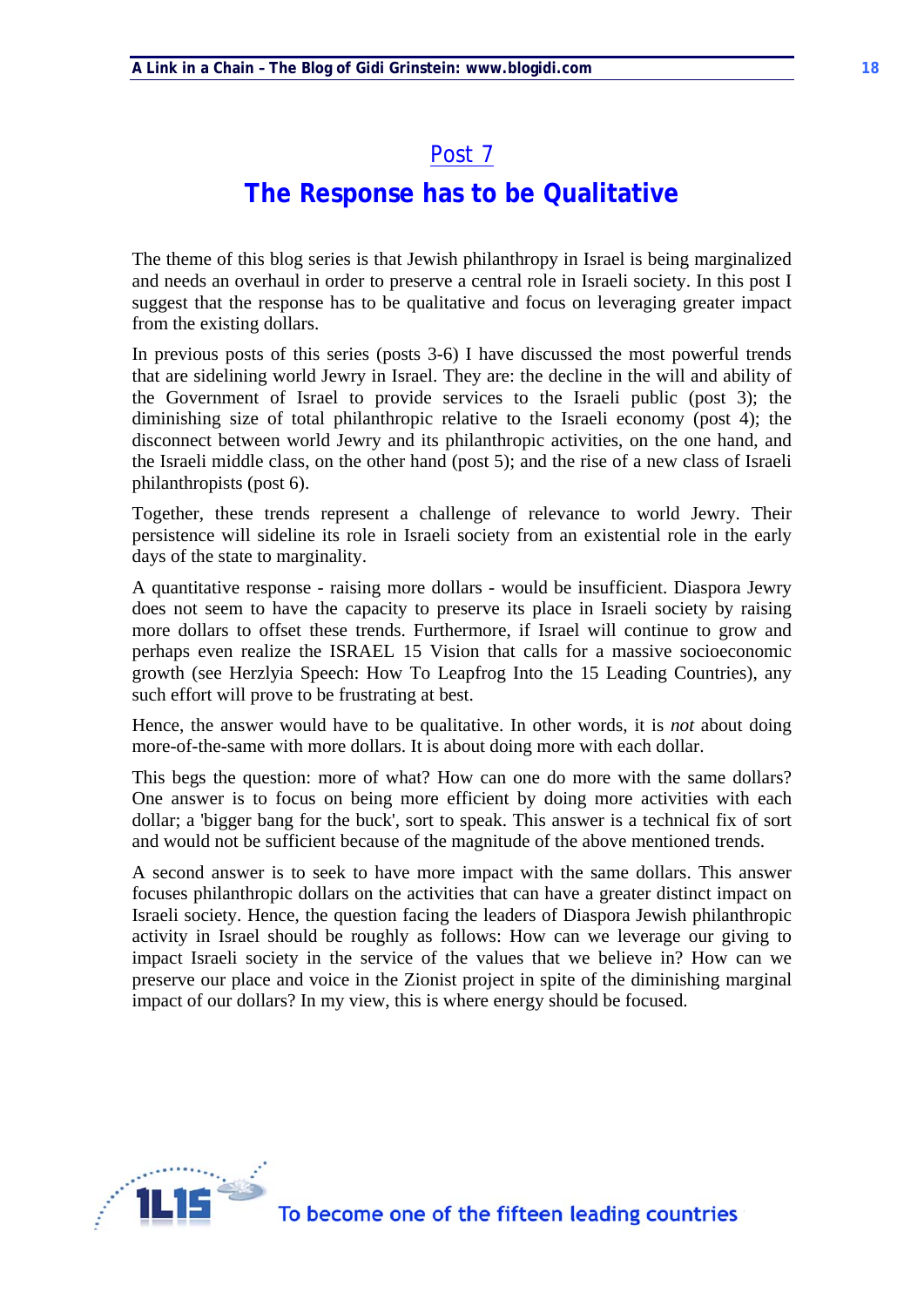## **On Vision: ISRAEL 15 Vision as a Possible Framework for Philanthropy**

The ISRAEL 15 Vision aims to place Israel among the fifteen most developed nations in terms of quality of life within fifteen years. This vision is an example of a possible useful framework and context for refocusing Diaspora Jewish philanthropy in Israel as it strives to increase its impact in Israel.

The ISRAEL 15 Vision requires leapfrogging Israel's socioeconomic performance. Such a leap happens when a nation sustains out-of-the-ordinary growth for a prolonged period (See my post "Leapfrogging or Growth? The Differences".) This is what China has experienced in recent years and other countries such as Ireland, Finland, Singapore and even Israel went through in the course of the past few decades.

The traditional approach to development views the process of economic growth as largely top-down. Hence, it is driven by a small group of high-level academics, politicians and bureaucrats, mostly from or in the field of economics.

The new approach understands rapid growth to be a process driven as much by bottomup mobilization of key sectors of society. In other words, for a nation to leap it needs the right kind of macroeconomic policies, as well as for growth and development to become 'national obsessions' that drive the actions and 'win the hearts and minds' of the government, business and nonprofit sectors, as well as of individual households. For Israelis and world Jewry the references are powerful. In the past we have come together for immigration absorption, redemption of the land or making the desert bloom.

Who are the key sectors of Israeli society in this context? The list would include mayors and municipal governments, nonprofits, businesses and business people, philanthropists and career civil servants.

My argument is that world Jewry can also become a key player in Israeli society if it focuses its resources on catalyzing rapid growth and development. What could its role be? Following are a few examples.

First, history teaches us that all nations that leapt were very creative in exhausting their unique potential. Singapore thrived on its location as a gateway between east and west while Ireland leveraged its association with the European Union. I believe that Israel's vastly untapped economic potential is its being part of the Jewish world wide web. I also believe that a challenge of the coming decades will be to build a global network of economic and business relationships that are mutually beneficial yet critically important for Israel's economic growth and development.

Second, philanthropists can play a critical role in promoting better management and higher productivity in the nonprofit sector (click here for post no. 12 on institution building and management). The significance of this point extends beyond 'bigger bang for the philanthropic buck'. About 85% of Israel's labor force is in the low-tech sector, which suffers from low productivity compared to developed countries (USA's low-tech productivity is 50% higher!). As productivity is highly correlated with income, its rise is

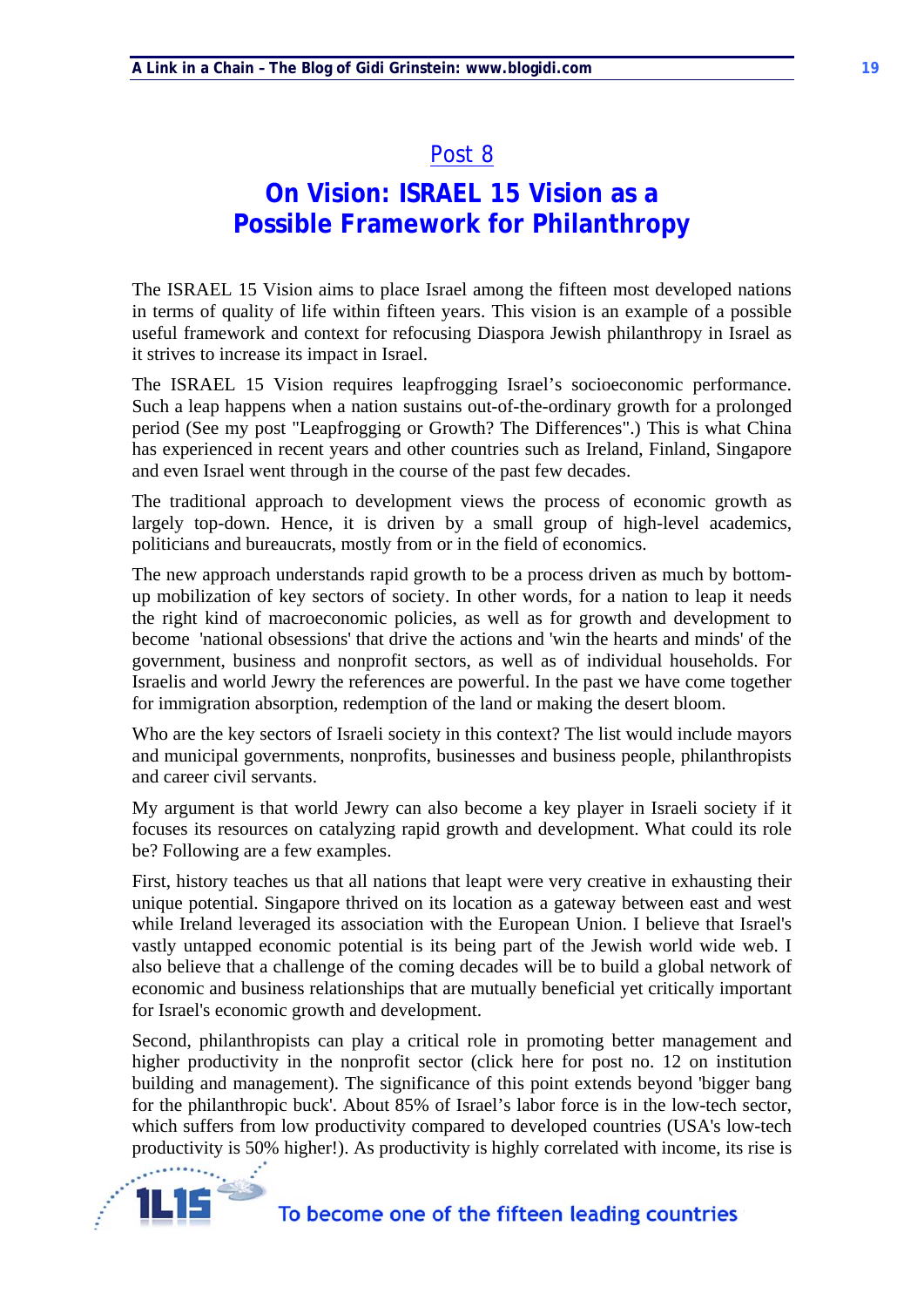critical for Israel's wellbeing. The governmental and nonprofit sectors represent an estimated two thirds of the Israeli economy! They are almost entirely low-tech. Hence, improving their productivity is essential for the ISRAEL 15 Vision and Diaspora Jewish philanthropy is in an excellent position to influence some of the key sectors here, primarily municipalities and nonprofits.

Finally, philanthropists may choose to funnel more funds to nonprofits and social entrepreneurs that are dedicated to promoting growth and development and to improving the quality of life of all Israelis. Examples of such organizations include those that provide micro loans for businesses such as the Koret Israel Economic Development Funds or nonprofits that are dedicated to expanding labor force participation in the *Haredi* or Arab sectors.

As mentioned, the ISRAEL 15 Vision is one example of a framework that may be useful for driving priorities and actions of Diaspora Jewish philanthropy as it strives to increase its impact in Israel. Other useful frameworks may include a world class education system or resilient and thriving communities.

Adopting the ISRAEL 15 Vision as a framework does *not* mean that philanthropic projects should focus exclusively on productivity or economic growth. However, it does means that *every* dollar spent on any project – food security, better health services, education, academic research or reforming government – has to be leveraged towards greater productivity in Israel and by Israelis.

I believe that mobilizing towards a vision such as ISRAEL 15 is not only important for Israel but also for strengthening Israel-Diaspora relations and for Diaspora Jewish communities themselves. It will provide them with a new platform for strengthening their own communities.

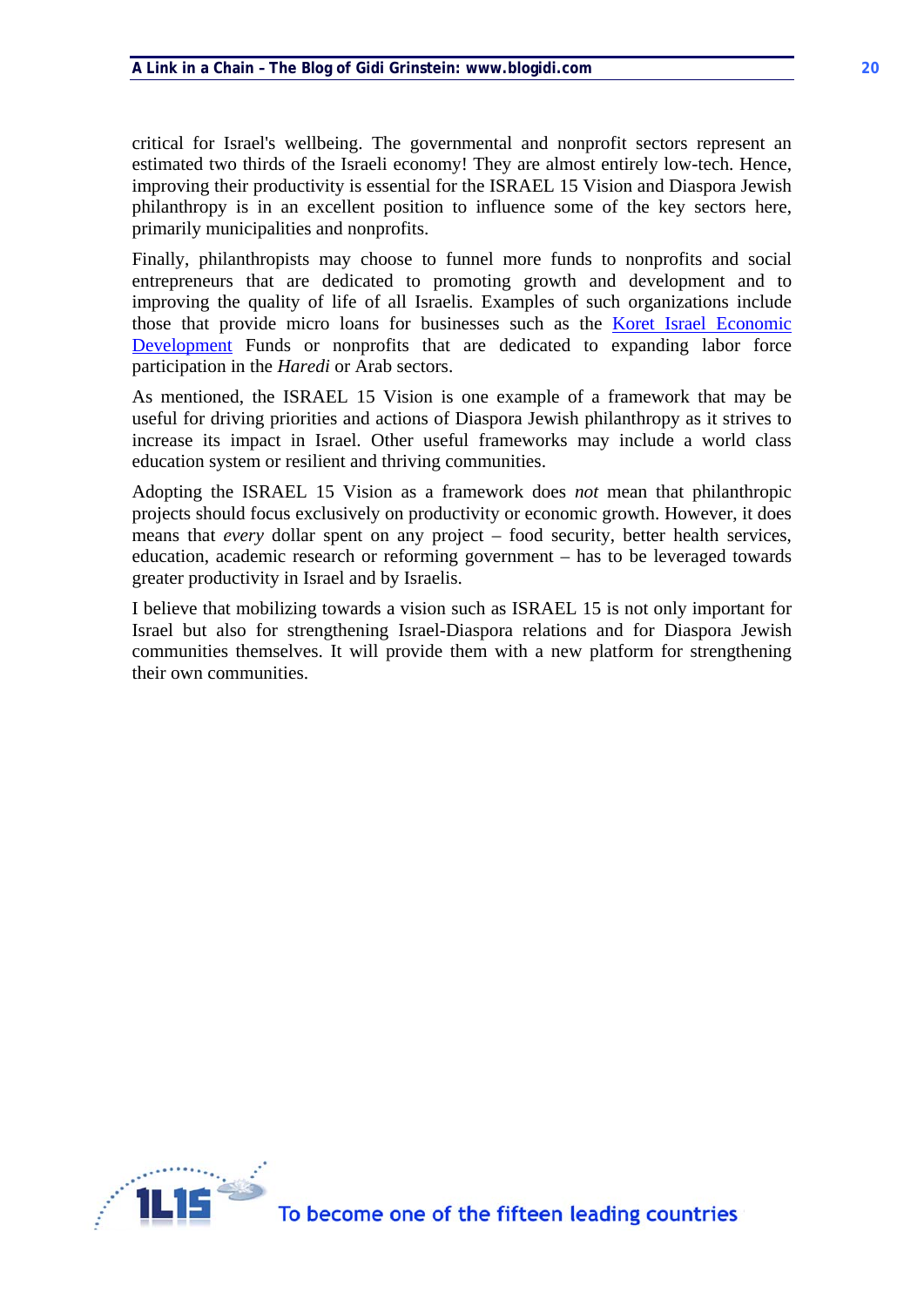# **On Organization: Heavy Hitters Come Together**

Can Jewish philanthropy be transformed? Among other things, the answer depends on the ability of the 'heavy hitters' of Diaspora Jewish philanthropy in Israel to join together in order to improve their standing in Israeli society and agree on a number of guiding principles for their operation. Success in doing so will be important for them, as well as for Israel and the Jewish world.

A large portion of Diaspora Jewish philanthropic giving in Israel is from a small group of large givers. They are institutions, most prominently the large Federations who give directly or through the Jewish Agency, other organizations such as *Keren HaYesod*, a few foundations and individual donors predominantly from the USA but also from Russia, the UK, France, Australia, Canada, or Germany. They are the 'heavy hitters' of Diaspora philanthropic giving in Israel.

In addition, the people that advise and inspire the heavy hitters can fit into one large hall as well. This group includes a small number of prominent organizations such as the Jewish Funders Network, leading professionals of large family foundations or the prominent philanthropic advisors in Israel or the USA.

My argument is that this community should come together. This will not only increase their impact on Israel and strengthen their position here but will also be good for Israel.

This post is not a call to compromise philanthropic diversity. Such diversity is essential for the kind of elaborate societal experimentation that can only take place in the nongovernmental not-for-profit sector. Obviously, philanthropists can not agree on an exhaustive list of specific projects or grantees, nor should they.

However, there are other areas where agreement, cooperation or coordination among heavy hitters may be of great value. In my opinion, their agenda should comprise of three major issues:

*First*, they need to identify a number of core issues that require them to operate as a group vis-à-vis the Government of Israel, the Knesset and Israeli society. For example, they need to lobby Knesset to amend tax laws in order to encourage more philanthropic activities by Israelis and in Israel. Also, they may want to discuss with the Prime Minister and the Government of Israel their strategic focus (see post no. 8 of this series on the ISRAEL 15 Vision as such possible focus). Or, they may want to consider collectively taking public credit for their work so that ordinary Israelis appreciate their commitment, dedication and generosity (see post no.5 on the disconnect from the Israeli middle class).

*Second*, they should discuss and evaluate their philanthropic ethos, core activities and unique value proposition in Israel, as well as exchange views on strategy. I believe that in order to provide unique societal value and to remain a key player in Israel, Diaspora Jewish philanthropy should focus on addressing areas that are subject to government or market failures (see post no. 14 of this series). Identifying these areas is a challenge in and of itself. Dealing with them is even more complicated since they often require

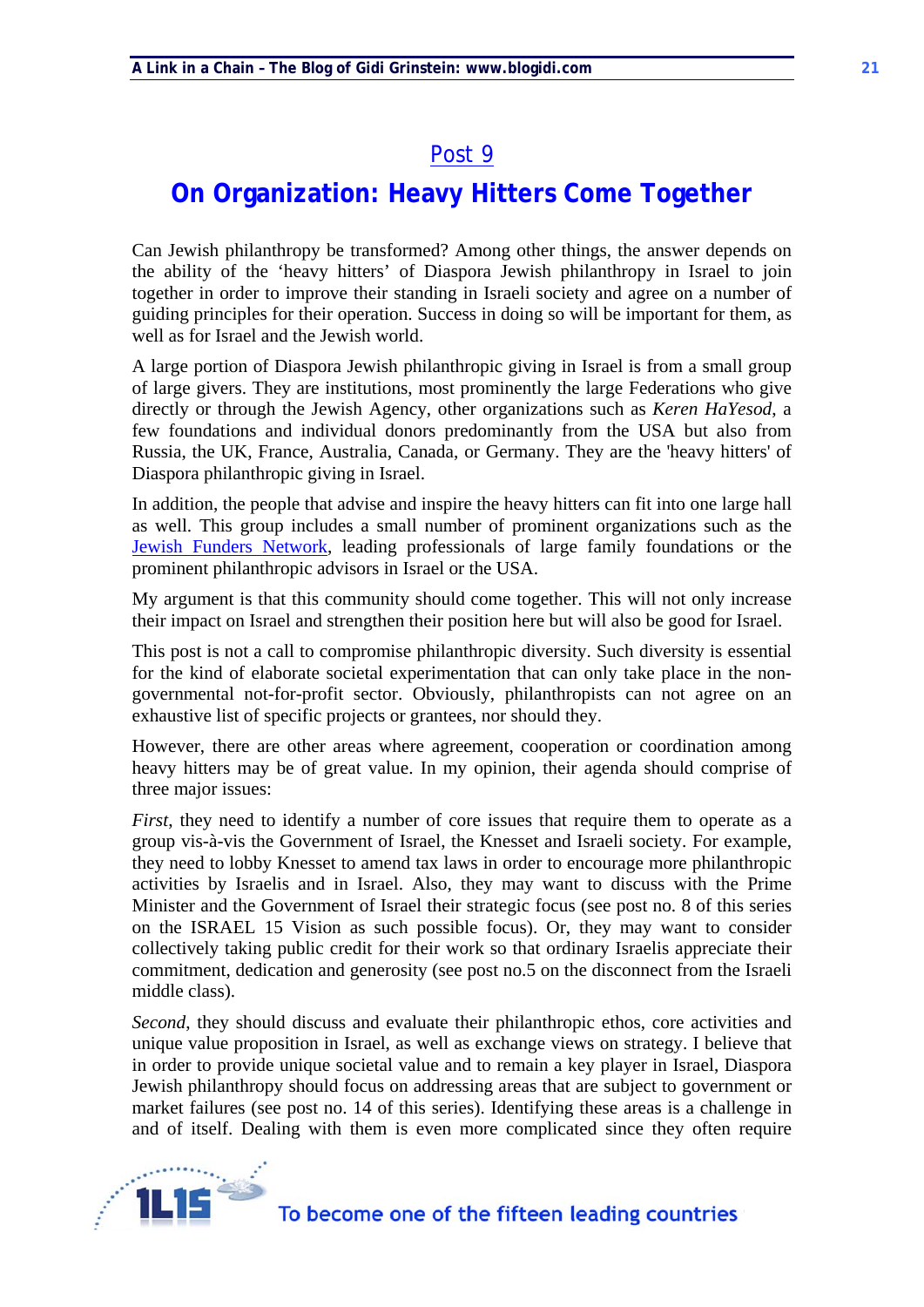fundamental shifts of values, priorities and pattern of conduct. Both challenges require extensive exchange among the philanthropic community.

*Finally*, they should articulate some basic standards and expectations that they will commit to apply to all of their activities. These standards may have to do with grant applications and reporting, as well as with the quality of management by grantees (see posts no. 10, 11 or 12 of this series).

Such coming together is not only important for the heavy hitters themselves but also for their 'long tail'. This 'long tail' comprises of a very large number of givers – individual donors or smaller family foundations – who give in smaller sums and do so directly to their grantees and not through any organized mechanism. They simply write a check or charge their credit card over the internet.

This size of this long tail should not be underestimated. The total sum of these smaller gifts may match or exceed the sum of all giving by the heavy hitters, even if some of them may be minimal.

Hence, coordination among the heavy hitters is also important because of its impact on the 'long tail'. Most often, members of the long tail  $-$  i.e. smaller givers  $-$  will not participate in setting standards. But they may adhere to standards that were set by the thoughtful leaders of the philanthropic world. They may use their contacts to verify information that they have been given but will not spend time and money on an extensive and expensive due diligence process before making their donation.

This is why I believe that the coming together of the heavy hitters may also be important for Israel. In this case, a small group can make a difference. They will not only make their own philanthropy more focused and effective but also improve the conditions for philanthropic giving in Israel and generate a ripple effect across the entire community of givers.

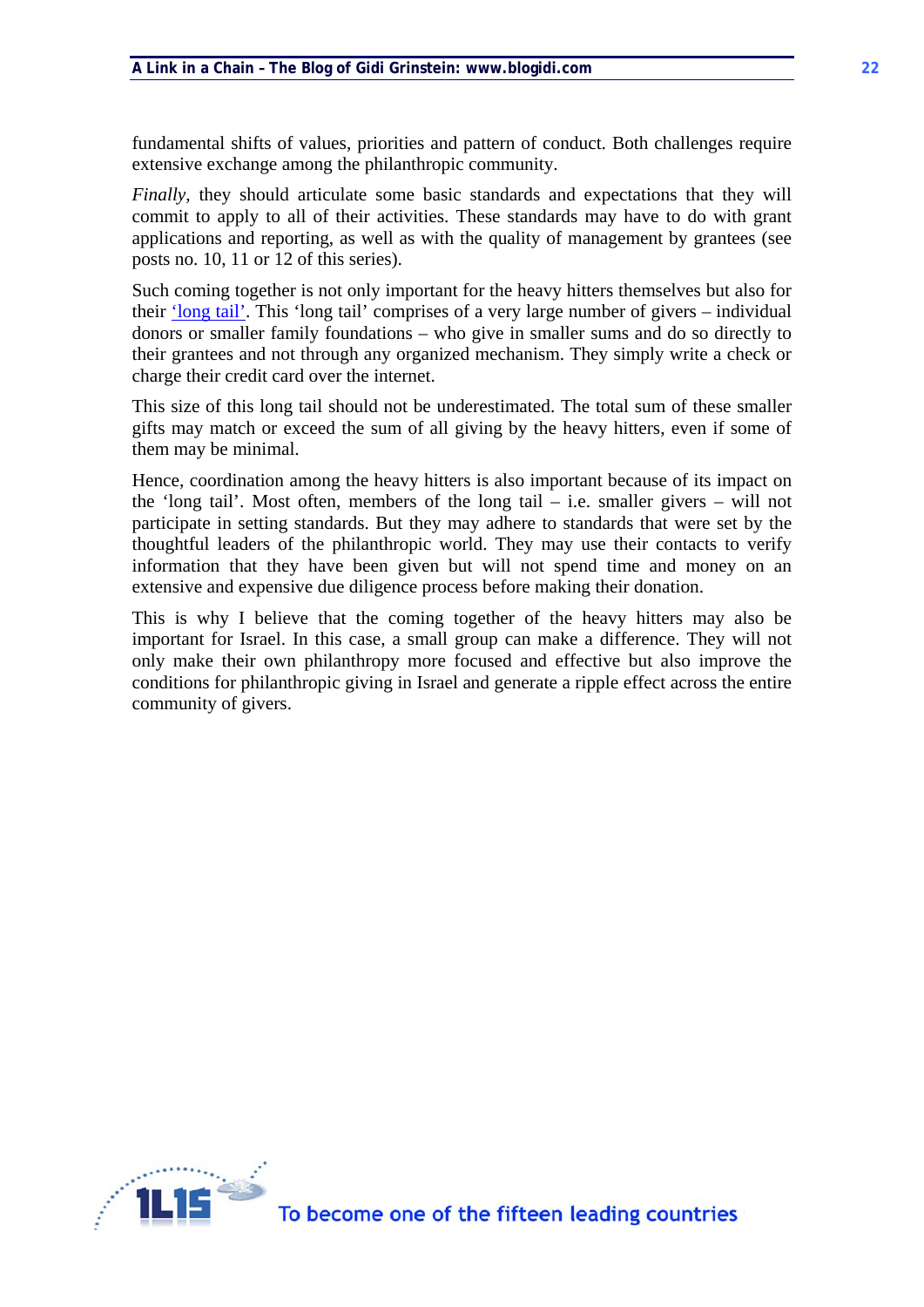## **On Organization: Standardize your Expectations**

Standardizing expectations from grantees should be high on the agenda of the heavy hitters of Jewish philanthropy in Israel. At present, each grantor has a particular set of expectations for proposals, as well as for reporting. This reality leads to a huge waste of resources of time and money. A few simple agreed guidelines could make a big difference here.

A couple of years ago, the Reut Institute that I founded and head submitted a request for a grant in the sum of few tens of thousands of dollars from a very prominent West Coast foundation. Our area of work generally fit their area of giving and a couple of initial personal interactions led us to believe that we have a good chance of receiving a grant. So we decided to apply.

A few months and more than a hundred written, formatted and proofread pages later we were declined. Apparently the decision not to support us was made for absolutely legitimate reasons. What I found inappropriate and upsetting was the disrespect to our time, energy and resources in the process. Many dozens of hours were spent formulating the original application and responding to subsequent requests for further information. This is a very considerable investment for a small nonprofit. Reporting would have been cumbersome too. And this is just one foundation.

Most of the foundations that we work with have largely similar requests for information both for the grant request and as well as for the reporting. This is notwithstanding the fact that each grantor has its unique vision and mission that understandably require a partially tailored response. The issue is that each grantor has a different set of expectations regarding the format, sequence and length of the grant request or report. This is a cause of great waste of energy, time and resources.

The remedy is obvious: large parts of this process can and should be standardized. The heavy hitters of Jewish philanthropy in Israel should agree on a format of delivering the basic general information on an annual or bi-annual format for reporting that would become a standard.

What should be in this report? The answer is simple: whatever the 'heavy hitters' could agree upon. For example, in the context of grant requests, it should include basic organizational, managerial and financial information, as well as a short description of vision, mission, strategy and unique value proposition or guidelines for the strategic development (see post no. 12 on institution building and management)

There are a number of potential benefits to such a standard. *First*, it is efficient. Each grantee will have to prepare one-report-fit-all each year and use it for all of its applications and reporting. This would only consolidate already existing practice as most of us the grantees cut-and-paste from one proposal and report to another. *Second*, it will allow nonprofits to focus on the part that really matters, which deals with the way in which their suggested project fits the vision and mission of their grantor. *Third*, it will create a platform for greater transparency in the nonprofit world in Israel as these

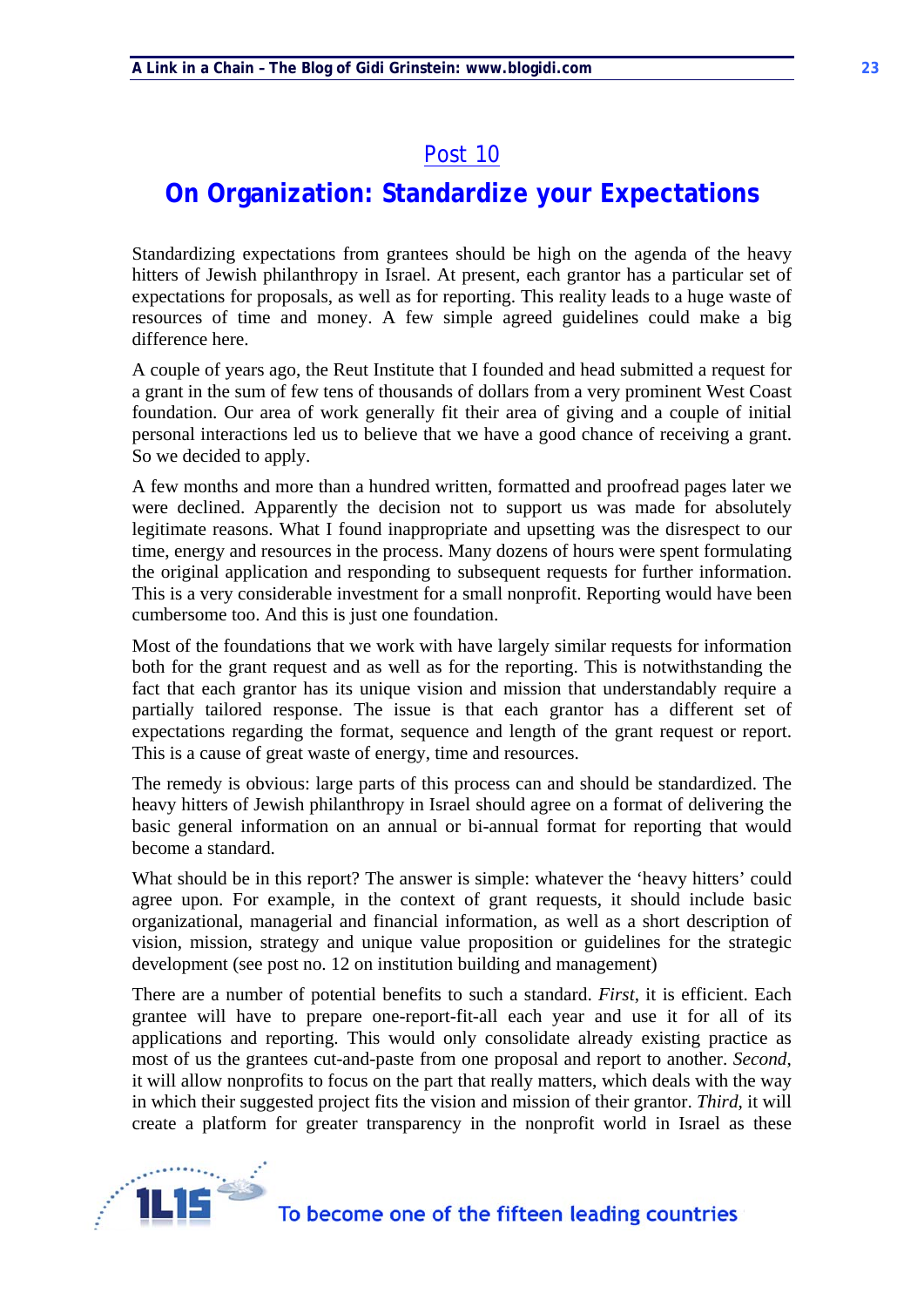standardized reports could be posted on the internet. *Finally*, organizations will be able to learn from each other and to borrow best practices as reflected in these reports.

Standardizing of grant requests and reporting may be good for all parties. The challenge is for the grantors to come together and agree on the standard. It seems that the ethos of the philanthropic has been that donors do things their way with their own money. Hence, standardizing is no small task, but a very important one.

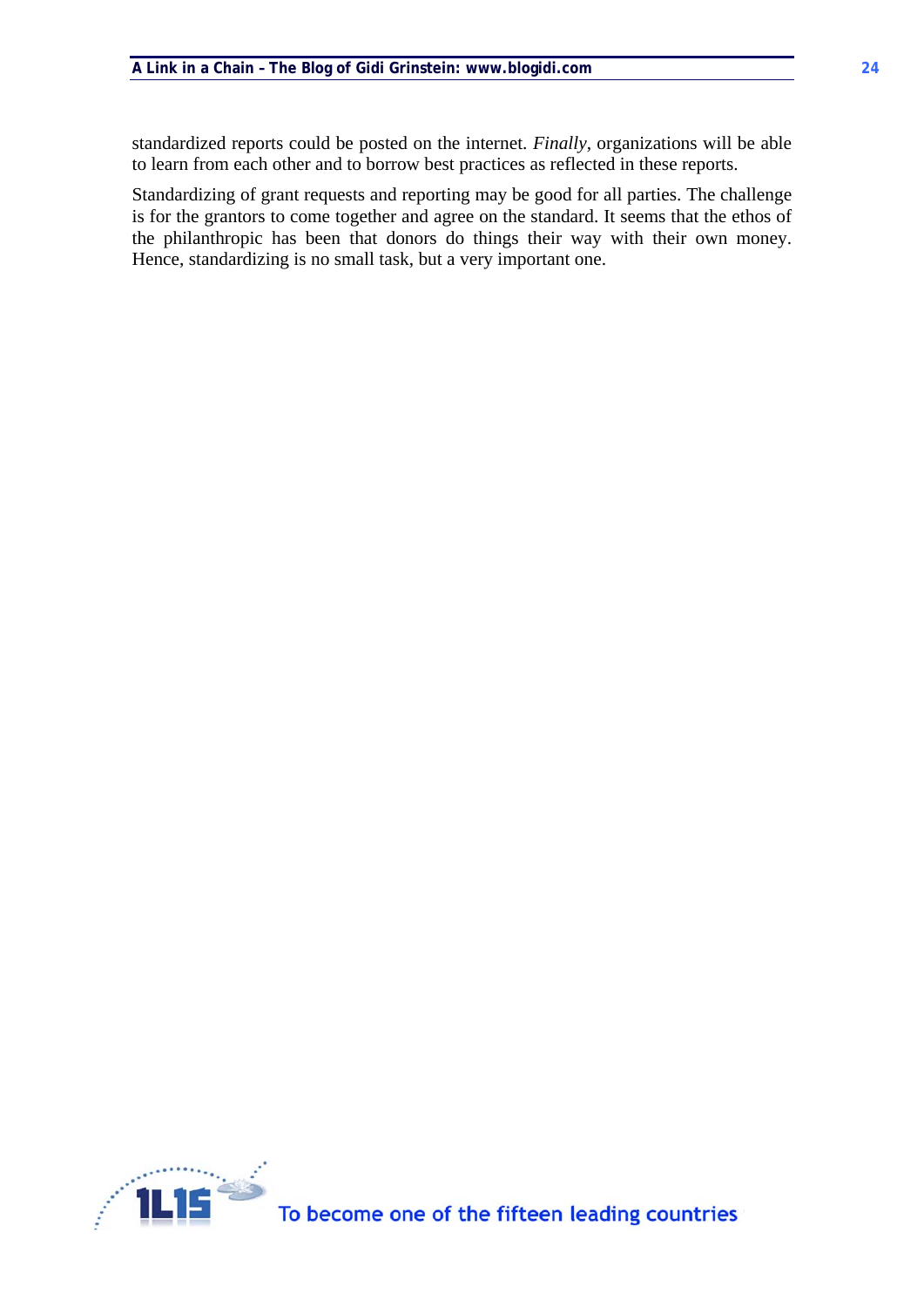# **The Challenge of Small Nonprofits**

Small nonprofits represent one of the toughest challenges of efficiency for philanthropy in Israel. Such nonprofits need to merge into bigger enterprises or scale in order to effectuate meaningful social change and generate significant value. This is not only a challenge of efficiency but also a matter of broader socioeconomic context.

Naturally, there should be a space in our society for small nonprofits. They represent a vital platform for social experimentation. Almost all of the most important nonprofits started as small initiative that grew over time.

However, Israel's nonprofit world suffers from a malady. Too many organizations are very small in size, operation and budget. They are neither scaleable nor do they provide a unique remedy to a social problem. In other words, they are doomed to an existence where raising funds is a core activity overshadowing the service of their vision and mission.

Such nonprofits generate a number of problems for philanthropy. *First,* there is a selfreinforcing cycle: the small size inhibits investment in growth-enhancing technology and management while weak management and archaic friends-and-family structure prevent growth. *Second*, because funding of such nonprofits is often based on multiple small donations, there is lack of interest in scrutinizing their performance and management. Hence, such organizations often comfortably surf beneath the radar screens of the philanthropic community.

More importantly, small nonprofits represent a macro socioeconomic problem for Israel. *From the economic perspective*, as mentioned, Israel suffers from a problem of a relatively low productivity in the low-tech sector compared to other countries (see post no. 8 of this series). It is estimated that a low-tech worker in Israel produces *half* of his or her American equivalent. Since the nonprofit world represents a very large section of Israel's low-tech community (according to some estimates, it is larger than the banking sector), its efficiency or lack thereof are a macro economic problem. *From the social perspective*, as these organizations often provide vital social services, their efficiency is a societal concern.

The challenge for philanthropy is to balance two considerations: on the one hand, to provide the necessary conditions for nurturing aggressive societal experimentation by social entrepreneurs that can only take place in the nonprofit sectors. This often requires micro-organizations and prolonged incubation. On the other hand, there is a need to ensure that small organizations are challenged to scale the provision of their services that provide distinct and unique value to growing sections of Israeli society.

On the more practical level, obviously, there are many ways for Jewish philanthropy to impact small nonprofits. For example, to create powerful incentives for such organizations to scale or merge with others; to support the trend of establishing benchmarks and building platforms – primarily internet ones – for transparency and accountability that will allow donors to assess whether their gift is being put to good

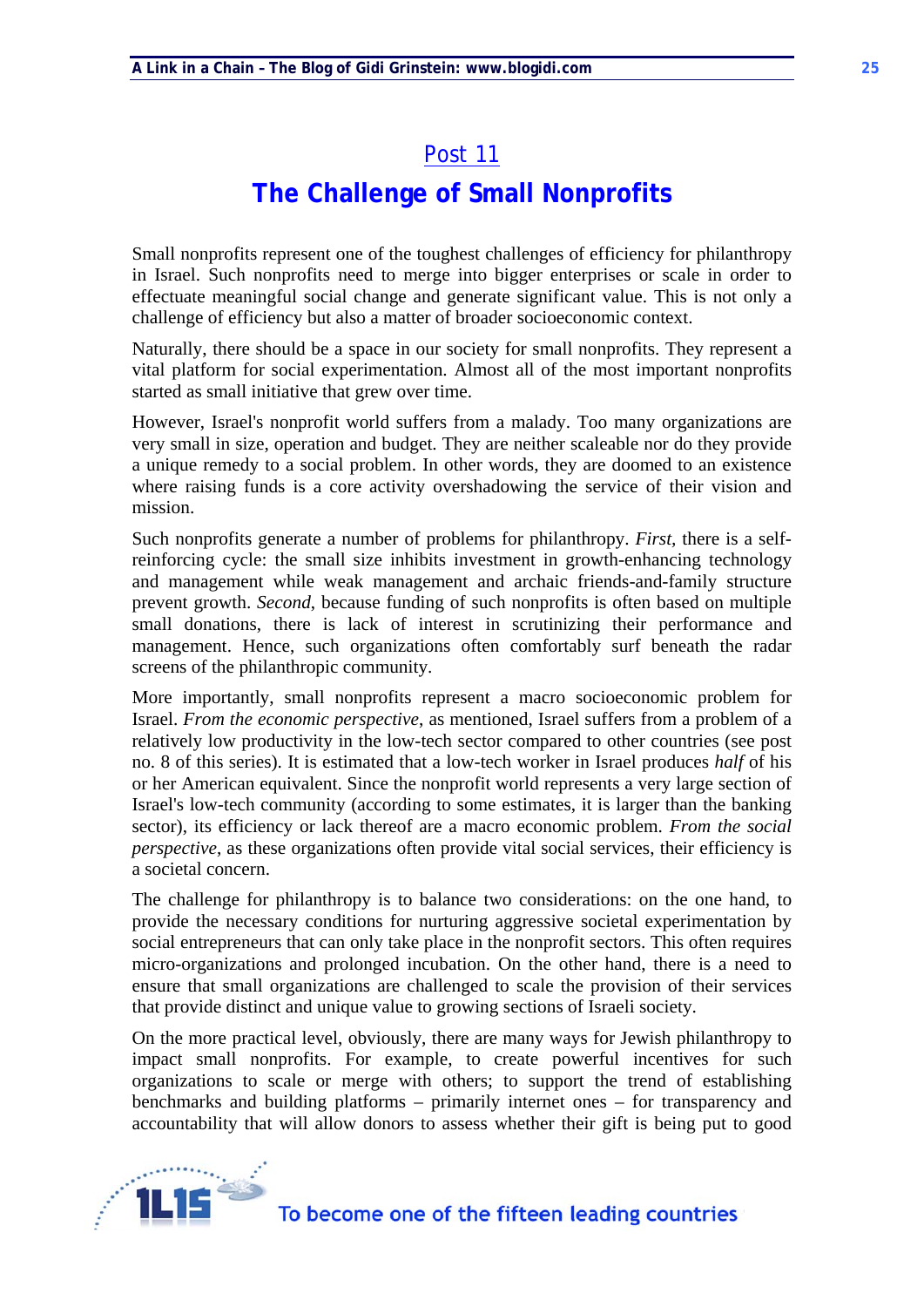use; or to coach nonprofit founders, leaders, members of boards and managers with advanced methods of management and leadership.

But before we engage in a detailed discussion of strategy, we have to make this a priority.

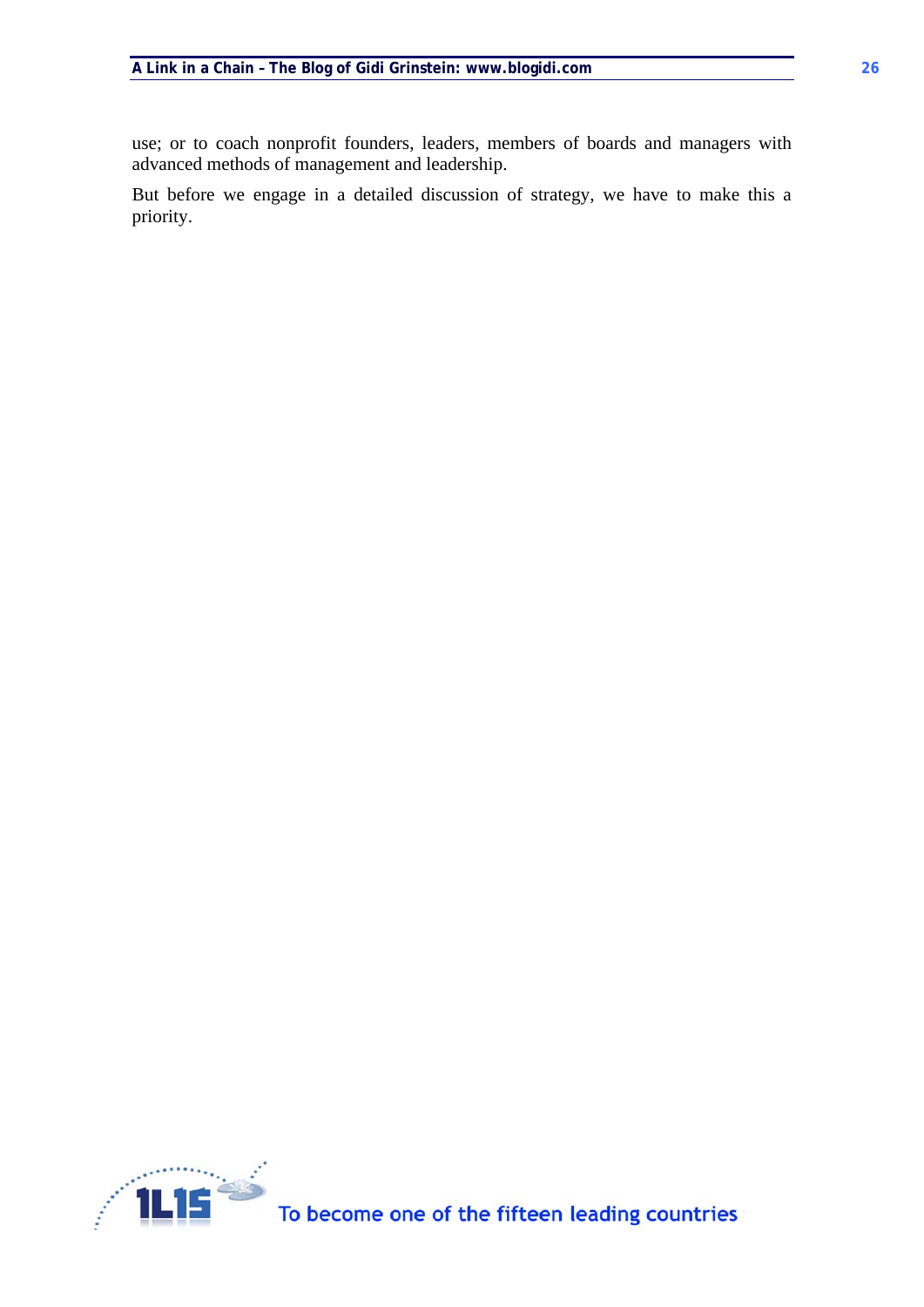# Post 12 **On Vision: Build an Ethos**

This post deals with the basic dilemmas of Jewish philanthropy in Israel. It expands on the questions that every organization, foundation or individuals should consider in order to create their own philanthropic ethos. My assumption here is that a more focused philanthropy is a more effective one.

A philanthropic ethos is an outcome of an in-depth exploration of vision, mission, values and strategies. It should take the shape of a set of principles and guidelines for spending the philanthropic fortune.

In general, the question is: provide fish or build fishing rods? To what extent will you solve problems or create the knowledge and skills to provide self-sustaining resolutions? In particular, this general question takes a number of forms:

- Will you supplement the national budgets or focus on market and government failures? – The heavy hitters of Jewish philanthropy are often called to effectively fill the empty coffers of government by financing activities that politicians refuse to budget. When called, will you respond positively? Or will you focus on the areas that are subject to market and government failures where neither the government nor the markets are able to make effective interventions? This is the fundamental question facing Jewish philanthropy in Israel (see post 14).
- $\Box$  Today's problems or tomorrow's solutions? To what extent will you deal with the challenges of the present or invest in the infrastructure, capacities, technology or legislation that will provide a sustainable solution in the future?
- Covering for the government's failures or restructuring?  $-$  Many of the problems that require philanthropic intervention are an outcome of failures and incompetence by government agencies of different levels. Will you spend your money on addressing needs that the government can and should address or focus your resources on lobbying to restructure the relevant government agency?
- $\Box$  Do you have a regional focus? Perhaps, a topical focus? Do you want to focus your resources in a certain geographic area: the Galilee, the Negev, Jerusalem or a specific neighborhood in Nahariya? Perhaps one would want to focus on education, early childhood, emergency healthcare or sports? The more focused the philanthropic work, the greater the prospect of leaving an imprint.
- General constituency or agents of change? Do you want to focus your resources on the few – the agents of change – that can make a difference for many? Or perhaps to address the needs of the general public?
- **Winners** or losers? Do you want to work with those that have proven their ability to effectively lead and manage or focus on those that have failed to do so and require support at the basic level of organizing, managing and leading?

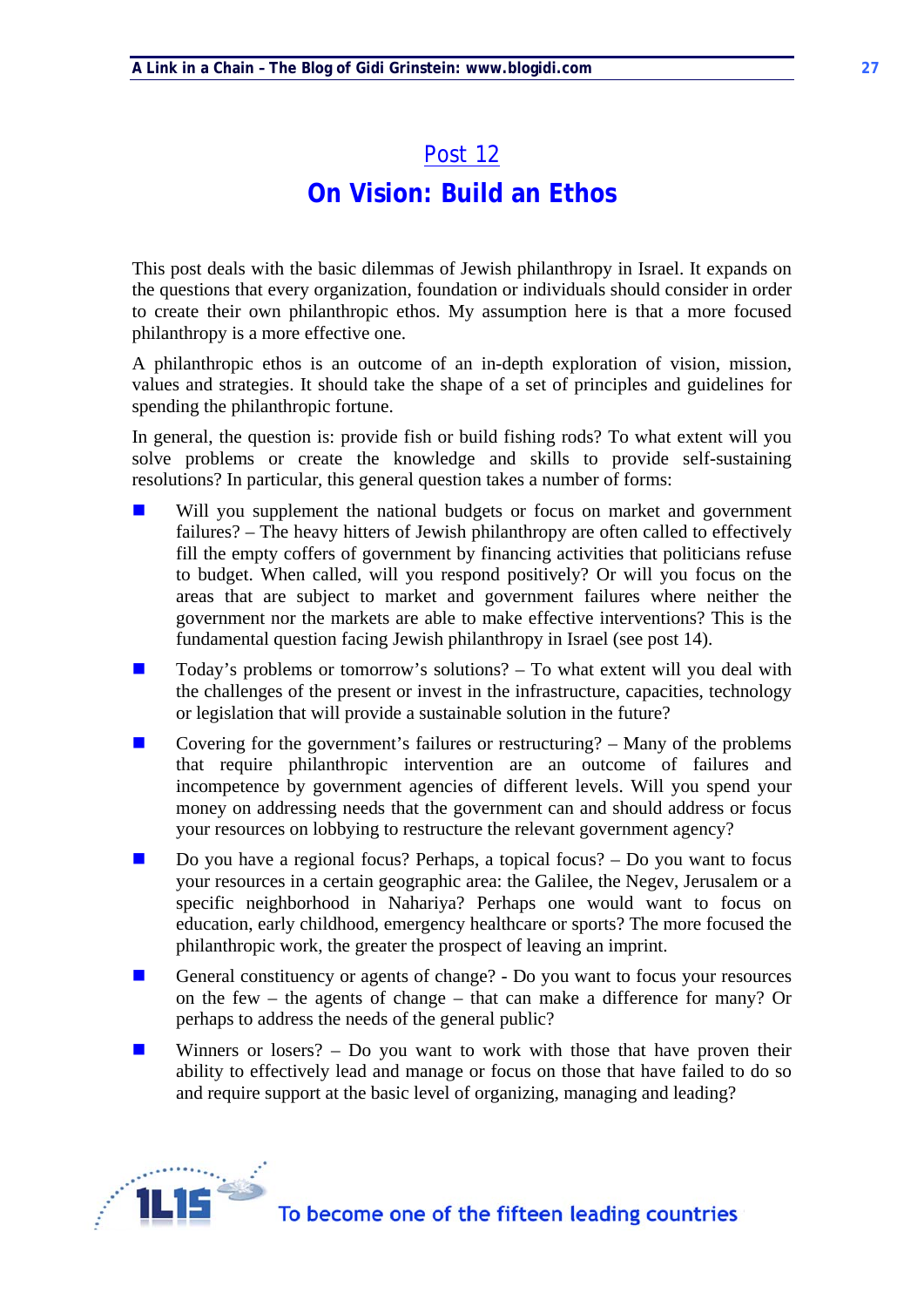- Due process vs. getting it done? Sometimes, the long haul of capacity building, management, transparency and accountability may come at the expense of immediate tangible results. Where do you stand on this dilemma?
- **Preplanning vs. crisis management?** In Israel, a sense of urgency and crisis is often prevalent. During these episodes philanthropists are called to expand their giving. Also, crises often create an environment of doing away with plans and expectations of due process in favor of immediacy and rapid-response. When the call comes to you, how do you plan to respond?
- Seed money or resources for scaling?  $-$  To what extent do you want to be involved in the process of experimenting with and building new institutions as opposed to growing institutions that have proven their relevance and effectiveness?
- $\Box$  Do it yourself, partner or outsource? To what extent do you want to run your own programs, as opposed to outsourcing to other institutions or partnering with them?

This may not be an exhaustive list. But I believe that it captures some of the dilemmas that philanthropists have to address in order to develop its ethos and core.

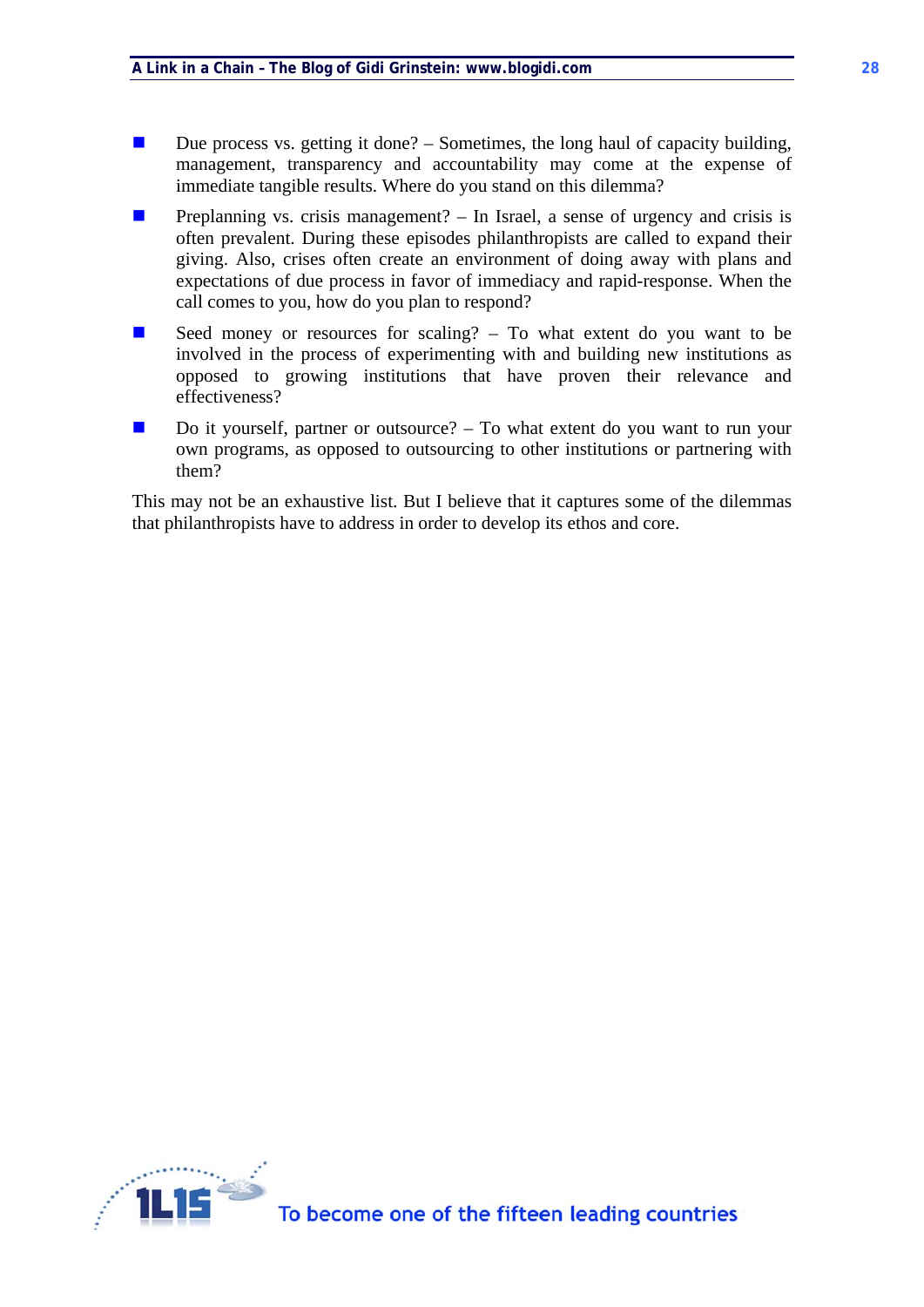## **On Vision: Institution Building and Management**

What is more important: funding of efficient projects or of building effective capacities and institutions? Farsighted Diaspora Jewish philanthropy that seeks to play a central role in Israeli society should shift its focus from the former to the latter. This represents a profound transformation of patterns of conduct of both philanthropists and nonprofits.

'Institutions' represent a unique type of 'organization'. The latter are designed to address a specific challenge often in a specific context, for a limited period of time and by particular people, usually the founders. An 'institution' is designed to effectively and efficiently meet an array of challenges in a variety of contexts over a long period of time and independent of any specific individual.

The straightforward logic of this point is simple. Improving nonprofit management will enhance the effectiveness of every dollar spent.

But there is also a long-term effect. Israel's nonprofits are a large part of its low-tech sector, which is underperforming compared to other developed nations. Better nonprofit management may propel an upgrade in the productivity of the low-tech sector, which is essential for Israel's prosperity (see post no. 8 of this series).

Furthermore, building resilient institutions will ensure lasting impact on Israeli society particularly where these institutions address a vital societal need that stems from a government or a market failure (see post no. 14 of this series).

Finally, an agenda of nonprofit excellence may add an engine of growth to the Israeli economy. In the past few decades, excellence in Israel has been driven by the business sector (which is ranked  $8<sup>th</sup>$  in the world. See Reut's analysis "Public Sector Puts Brakes" on Top15 Agenda"). In addition, academic and research institutions, as well as certain elite parts of the defense establishment, have also been critical engines.

The argument here is that the nonprofit world can become another such engine if philanthropists focus their resources on its excellence in management and execution. As nonprofits become increasingly important for the quality of life of citizens, such a focus can impact the lives of many. One effect may be the contribution to an atmosphere of uncompromising excellence that is essential for Israel's survival and prosperity.

Why does a shift of focus towards better nonprofit management or institution-building represent a fundamental transformation? This is because many philanthropists are focused on and demand measurable results and a 'bigger bang for the buck'. Their incentives are geared towards carrying out projects and promoting quick and tangible outcomes. The traditional expectation of no more than 20% overhead does not allow enough investment in institution and capacity building. Hence, building resilient organizations is sometimes sacrificed for short-term performance.

What does institution and capacity building mean in practice? I am not an expert on this topic nor on good practices of nonprofit management. However, some articles I recently read, particularly Jerry Hauser's Organizational Lessons for Nonprofits (The McKinsey Quarterly, 2003 Special Edition: The Value in Organization, pp. 61-69; William F.

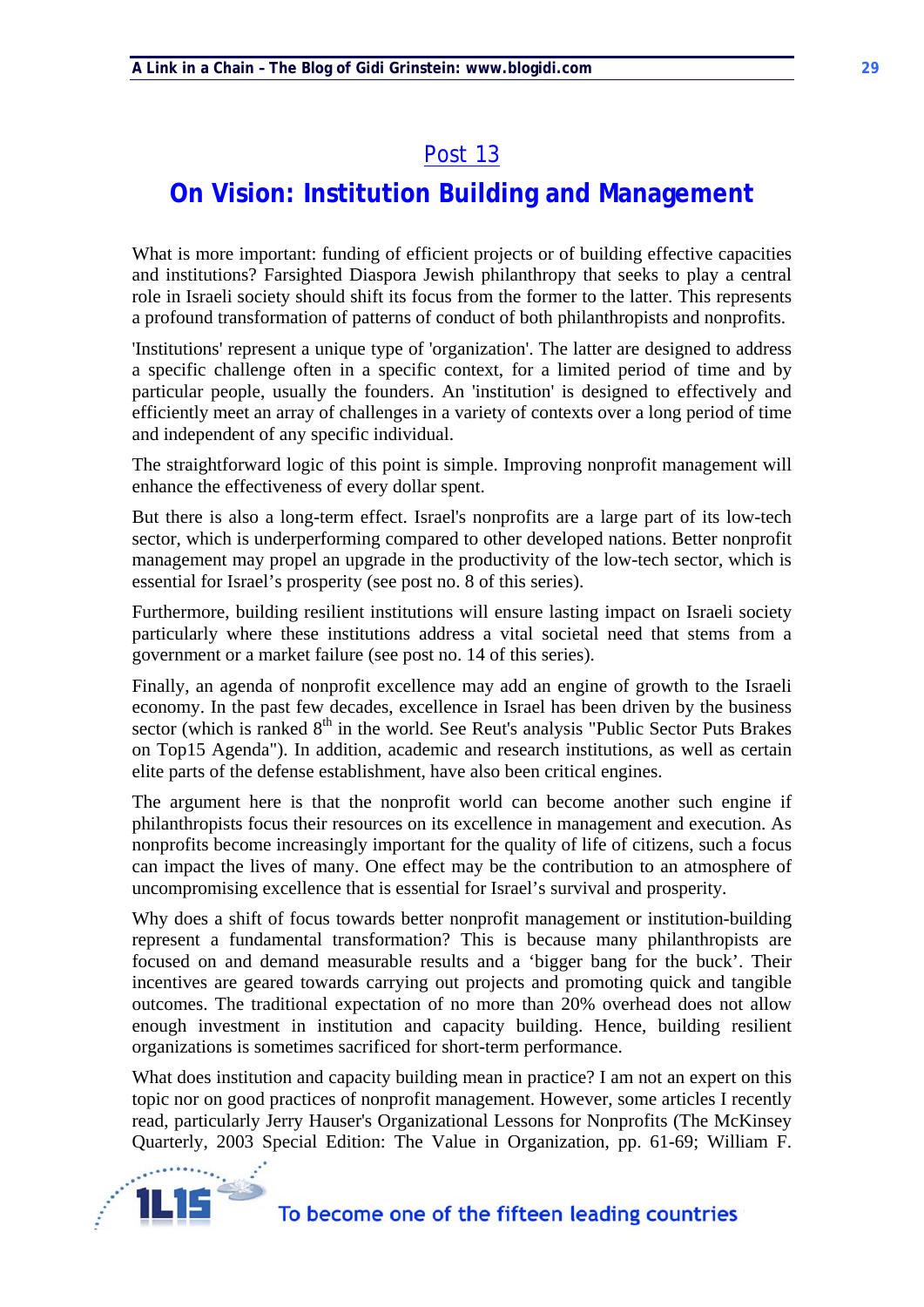Meehan III, Reinventing Philanthropy, The McKinsey Quarterly, pp. 120-122), may provide a few guidelines such as:

- Insist that nonprofits define a vision of the world that they are trying to help create; a mission that is relevant to that vision; a strategy to serve the mission that has a unique value proposition; and the core values of the organization.
- **Demand that the grantees define solid, quantifiable performance goals and make** specific people responsible for achieving these goals.
- $\blacksquare$  Help nonprofits transcend the common start-up dynamics and tendencies of egalitarian management-by-consensus to build professional business-like organizational structures with senior management teams even if it requires nonprofits to spend more cents-per-dollar on management and overhead.
- Insist on replacing the start-up friends-and-family boards with strong and effective boards that are geared to meet the challenges of the organization. (See Paul J. Jansen and Andrea R. Kilpatrick, *The Dynamic Nonprofit Board*, The McKinsey Quarterly 2004 no. 2, pp. 21-29.)
- Ensure a stable financial base and systematically broaden it. This means transitioning from the prevailing pattern of setting development goals that are based on a wish list of desired programs to deriving the programming from sustainable budgets.
- Insist on transparency and accountability based on comprehensive and accurate information that allows evaluation of effectiveness and efficiency.

These principles sound simple and good for both donors and recipients. Why then is it not happening to a significant degree? My answer is that unfortunately Israeli grantees are often not expected to rise to the business and management standards of their donors. Furthermore, sometimes they are not even expected to meet standards that would have been expected from parallel grantees in America.

This is wrong and should change. Most philanthropic dollars are donated or overseen by people who have been very successful in the business world. Their success is often the outcome of high standards, which they are later called upon to apply to their favorite charitable organization. Philanthropic giving in Israel should be no exception. We should be held to the highest standards and helped to meet them.

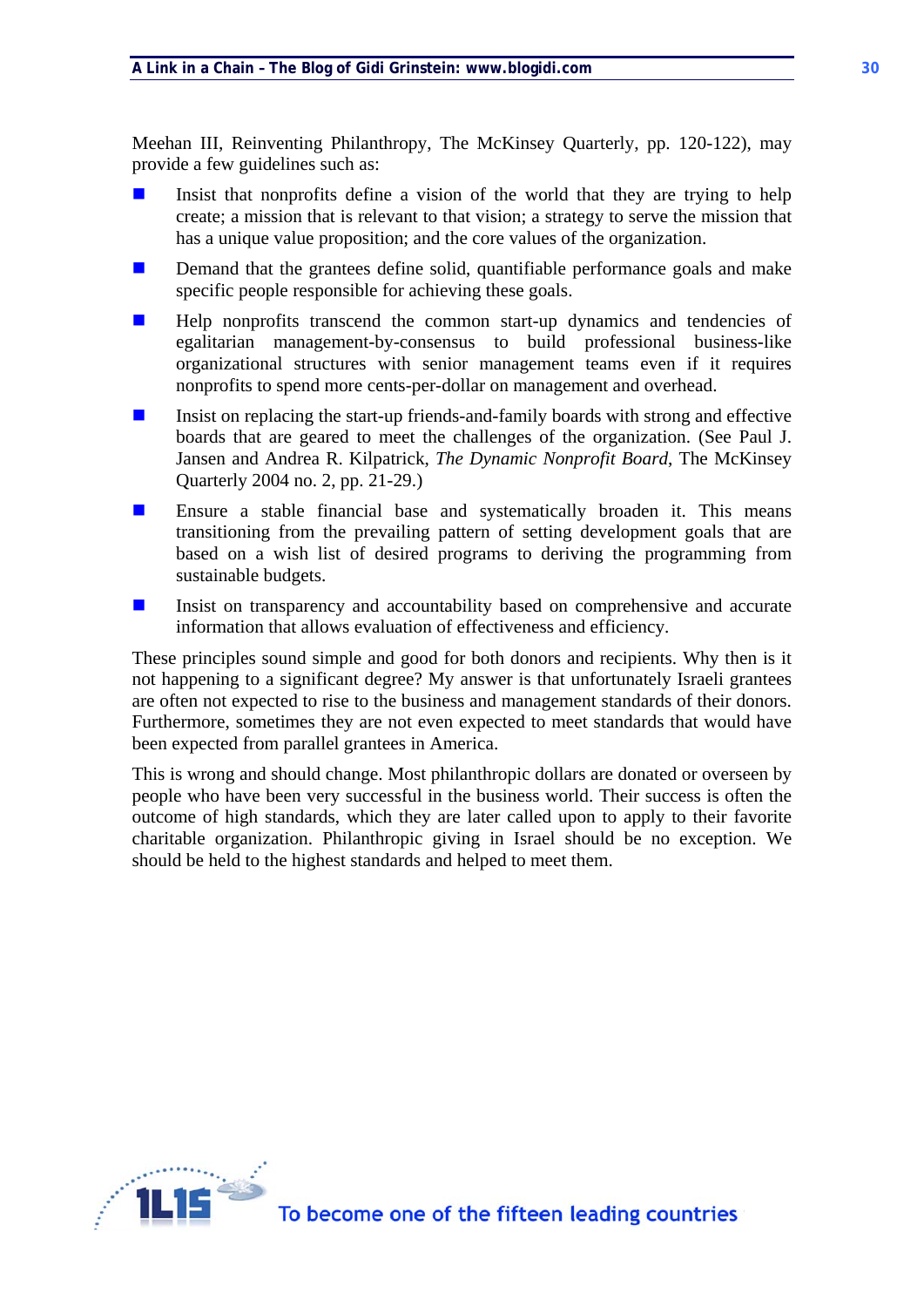### **Priorities: Focus on Government and Market Failures**

The philanthropy of Diaspora Jewry in Israel needs to undergo a qualitative leap in its impact on Israeli society. One of the elements of this leap would be to focus on government and market failures and avoiding being 'diverted' and 'seduced' to do otherwise.

The logic has been laid out in previous posts of this series. Jewish philanthropy in Israel is facing a double-challenge of expanding options and diminishing marginal impact (see posts 3-6), which requires a qualitative response (see post 7). One of the elements of this response is better focus.

In this post I argue that the most important secret for Diaspora Jewish philanthropy to redeem its center stage role in Israeli society by providing unique and substantial value is to focus on areas that are subject to market, *as well as* to government failures.

Wikipedia defines 'market failure' as a condition where market forces inefficiently allocate goods and services. In other words, a sector of the society is overcharged for certain services or does *not* have enough of certain goods. Some of the reasons for market failures are excessive market power such as due to the existence of monopolies or cartels; benefits or costs to third parties such as in the areas of public health, environment or education; or due to the inability of a market to emerge such as in the areas of Israel-Diaspora. This is by no means an exhaustive discussion of market failures but I hope it is enough to provide a good sense of them.

A Government failure occurs when the government intervention or lack thereof denies certain sectors of products or services at a market price. There are many different kinds of government failures. In this context, the most relevant are government failures that are an outcome of powerful political incentives that deny adequate response to public needs. In other words, these are areas where the government can *not* intervene effectively due to structural and institutional reasons. At the same time, areas where the government will not take action because of priorities do *not* represent government failures.

A sophisticated philanthropist will be able to tell whether an area is subject to market as well as government failure. If a problem can be addressed by purchasing a product or a service at market price there is no market failure. If a problem can be addressed by the government, there is no government failure. If neither is true, then one faces not only a dual failure but also a significant opportunity for a transformative philanthropic intervention.

For example, Birthright Israel is such a project. On the one hand, there was a clear need emanating from ample evidence that a visit to Israel will positively impact all parameters of Jewish identity of young adults who were willing to come to Israel but unwilling to pay the cost of a trip. On the other hand, Israeli politics would have rendered offering such a free trip impossible and there was no market that could have offered no-cost travel to Israel. Consequently, a massive philanthropic intervention has made Birthright Israel into a project that may impact the entire Jewish world.

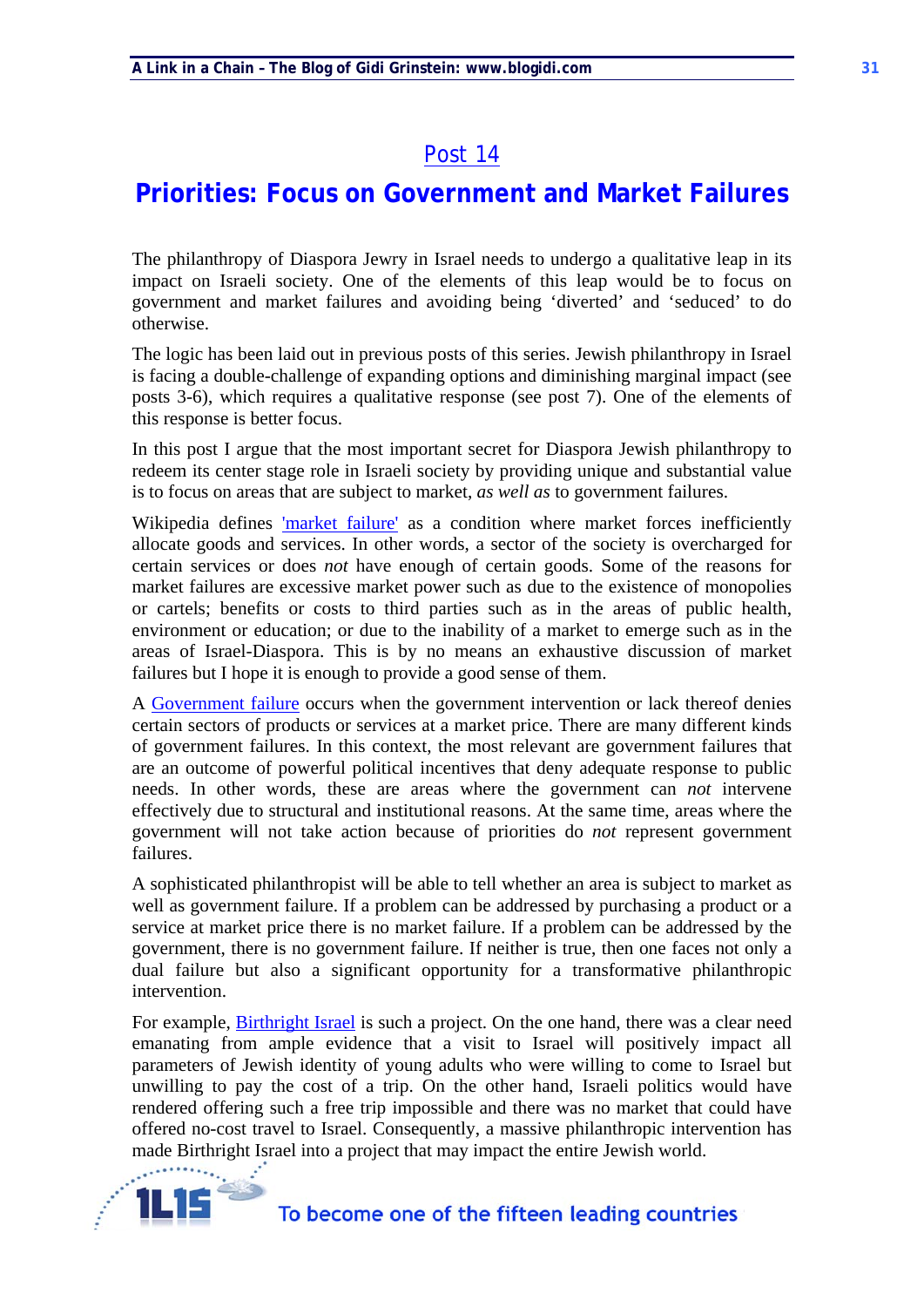Another such example is transitions. Politicians have a hard time driving difficult changes. Their incentives are for short term, sectarian and populist conduct. This is particularly true in Israel where our electoral system generates short and unstable tenures and a fragmented legislature and executive. Hence, providing a safety net to individuals, households or communities through a painful yet necessary change is an example of a philanthropic intervention in an area that is subject to government and market failures.

A third example is public innovation and experimentation. Here too, the public sector with its red tape and legalistic mindset has a hard time providing the conditions for social and societal experimentation and entrepreneurship. Philanthropy may be critically important here.

There are many activities that may fall in grey areas. What should be the philanthropic position with regard to building university laboratories, hospitals, museums or public libraries? What about the operating costs of these institutions? How should we view food security? There are no clear answers to these questions. But there should be serious consideration and debate on where to draw the line?

Philanthropists have to remember that it is easy for politicians to treat them as a source of additional funding to cover their deficit. It is a conscious political decision of the government not to build enough classrooms or to deny fitness centers from army bases or furnishing air raid shelters. Philanthropy can never fill this bottomless pits of government needs neither should it try to.

A major challenge for philanthropists is to avoid what Ron Heifetz and Marty Linksy call the 'diversion' and 'seduction' by the Israeli Government and its agencies, by municipalities or by the Jewish Agency. Taking a meeting, spending quality time and offering praises and honors are forms of seduction. Their price is compromising the prospects of making a transformative impact in Israel. A dollar spent on a project the government *will not* do is a dollar which is not spent on a project that neither the government nor the business sector *can* do. Furthermore, by definition, the government will not and can not ask philanthropists to spend resources on its own failures. Identifying government failures is up to the philanthropists.

Finally, real philanthropic leadership is rooted in saying yes to the right projects while rejecting others. Projects that focus on government and market failures hold the promise of a possible transformative change of priorities, habits or patterns that constitutes leadership. Such projects should be the focus on Diaspora Jewish philanthropy.

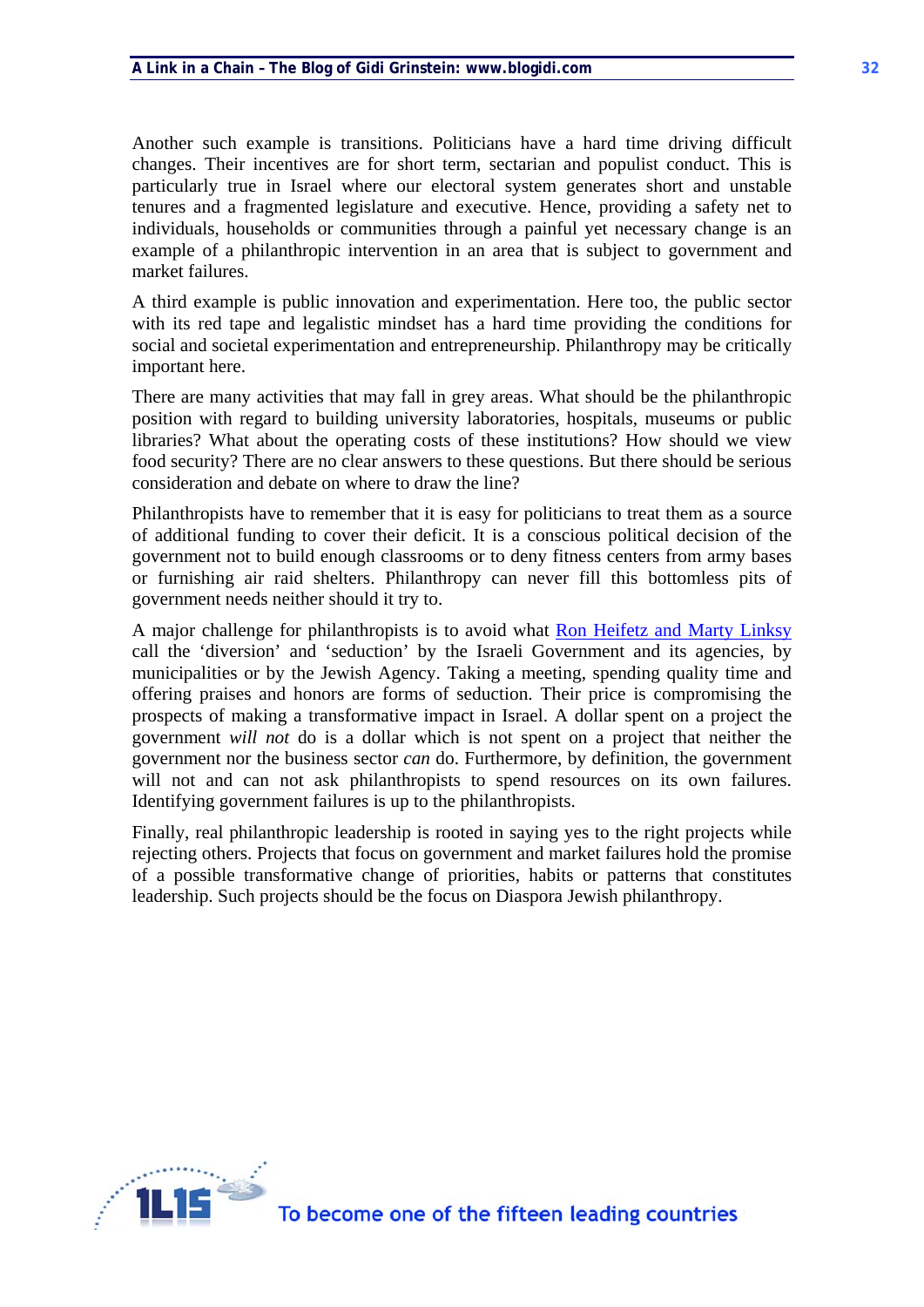# **On Philanthropy and Leadership**

Too often we tend to immediately associate the concept of philanthropy with leadership. But we should not. Some philanthropic activities truly amount to leadership. Others do not, and may actually be leadership-neutral or even be counterproductive in terms of leadership. Furthermore, sometimes an act of leadership by a philanthropic requires withholding funds, a public statement or a political action. For the heavy hitters of Jewish philanthropic giving in Israel, it is important to be able to identify leadership and to pursue it.

I have written in my blog about the distinction between 'leadership' and 'authority' based on the work of my teachers Ron Heifetz and Dean Williams. Their books Leadership Without Easy Answers (Heifetz), Leadership on the Line (Heifetz with Marty Linsky) and Real Leadership (Williams) provide the intellectual underpinnings of this distinction. The coming few paragraphs will deal with the meaning of authority and leadership in the area of philanthropy.

According to Heifetz, authority is given to someone by a relevant constituency and can be taken away. It is a covenant. A person in a position of authority – a President, CEO, Rabbi, teacher, or military commander, for example – receive power, recognition, honor and material benefits from a community. In return, that community expects its delegate to dedicate his or her resources to its service and to effectively help it achieve security and material wellbeing, to resolve conflicts and to assign roles.

Leadership however, is asserted. We do not elect, appoint or nominate leaders. They emerge because they engage in activities that are targeted at changing values, priorities, habits or patterns of behavior in order to help the community face its challenges. Dean Williams in his book Real Leadership identifies six prototypes of such potential challenges: updating values and priorities (Activist Challenge and Transition Challenge), cultivating capabilities needed for progress (Development Challenge), protecting what is essential during hard times (Maintenance Challenge), doing something that has never been done (Creative Challenge) or going through of extreme danger (Crisis Challenge).

Hence there are significant differences between leadership and authority. Authority is given and can be taken away while leadership is asserted and can not be taken away. Authority is about making people feel good, safe, protected and cared for while leadership is about making people go out of their tradition and patterns and, hence, is associated with discomfort. Authority is about being liked while leadership entails being disliked by some. Authority is about resolving conflicts while leadership is about orchestrating conflict. Authority is about caring for everyone while leadership is about deliberately having some people lose because their values, priorities, power or way of life will be compromised.

Consequently, as Heifetz explains, you can have authority but not exercise leadership and you can lead without authority. In any case, leadership is a dangerous business, whether it is exercised from a position of authority or no-authority.